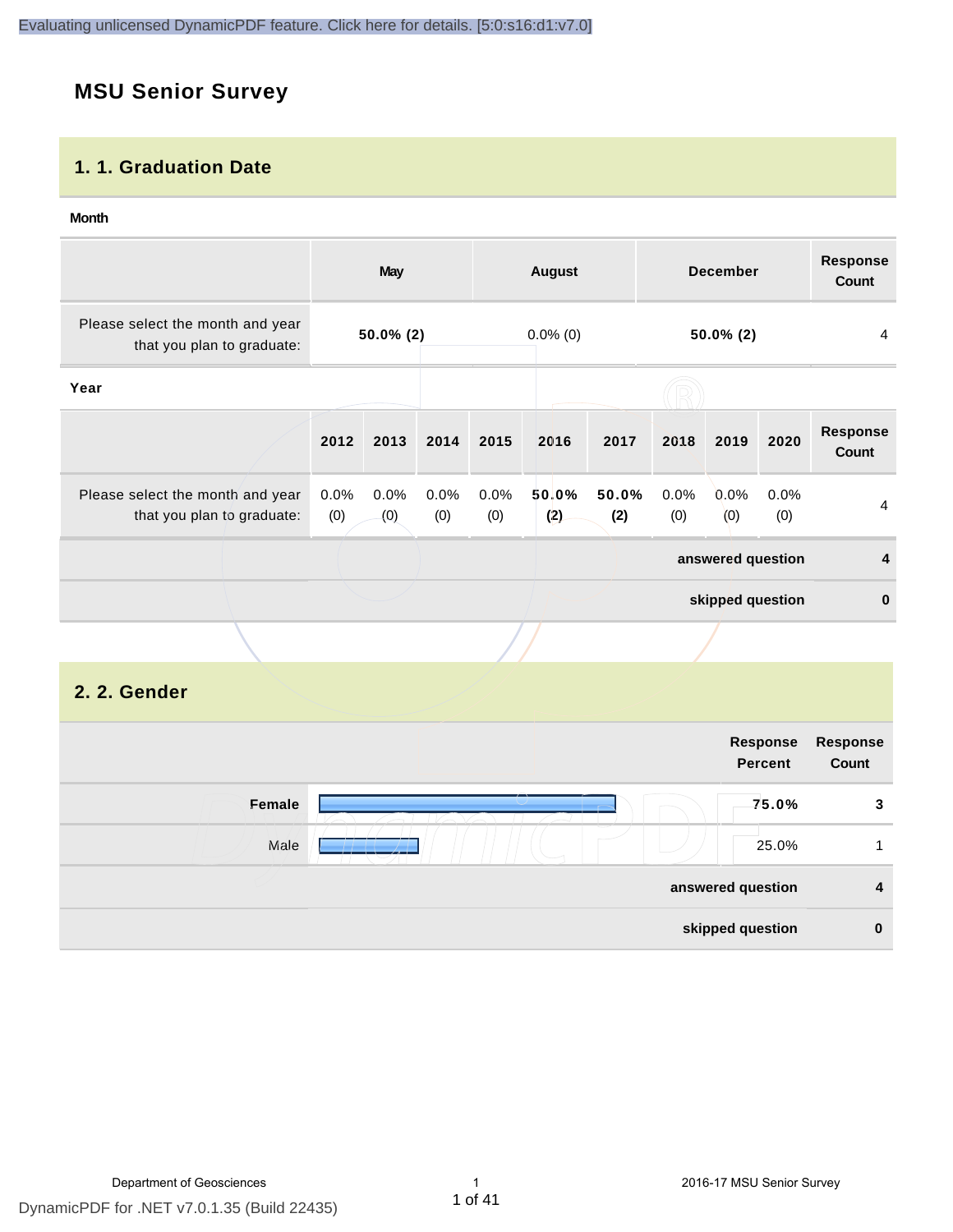## **3. 3. Ethnic Background**

|                                           | <b>Response</b><br>Percent | <b>Response</b><br>Count |
|-------------------------------------------|----------------------------|--------------------------|
| White                                     | 100.0%                     | 4                        |
| Black/African-American                    | 0.0%                       | $\pmb{0}$                |
| Asian                                     | 0.0%                       | $\boldsymbol{0}$         |
| Hispanic/Latino                           | 0.0%                       | $\pmb{0}$                |
| American Indian/Alaskan Native            | 0.0%                       | $\pmb{0}$                |
| Native Hawaiian/Other Pacific<br>Islander | 0.0%                       | $\boldsymbol{0}$         |
| Two or more races                         | 0.0%                       | $\pmb{0}$                |
|                                           | answered question          | $\boldsymbol{4}$         |
|                                           | skipped question           | $\pmb{0}$                |
|                                           |                            |                          |

#### **4. 4. Are you a U.S. citizen?**

|            |            | Response<br><b>Percent</b> | Response<br>Count |
|------------|------------|----------------------------|-------------------|
| <b>Yes</b> |            | 100.0%                     | 4                 |
| No         | $\bigcirc$ | $0.0\%$                    | $\mathbf 0$       |
|            |            | answered question          | 4                 |
|            |            | skipped question           | $\mathbf 0$       |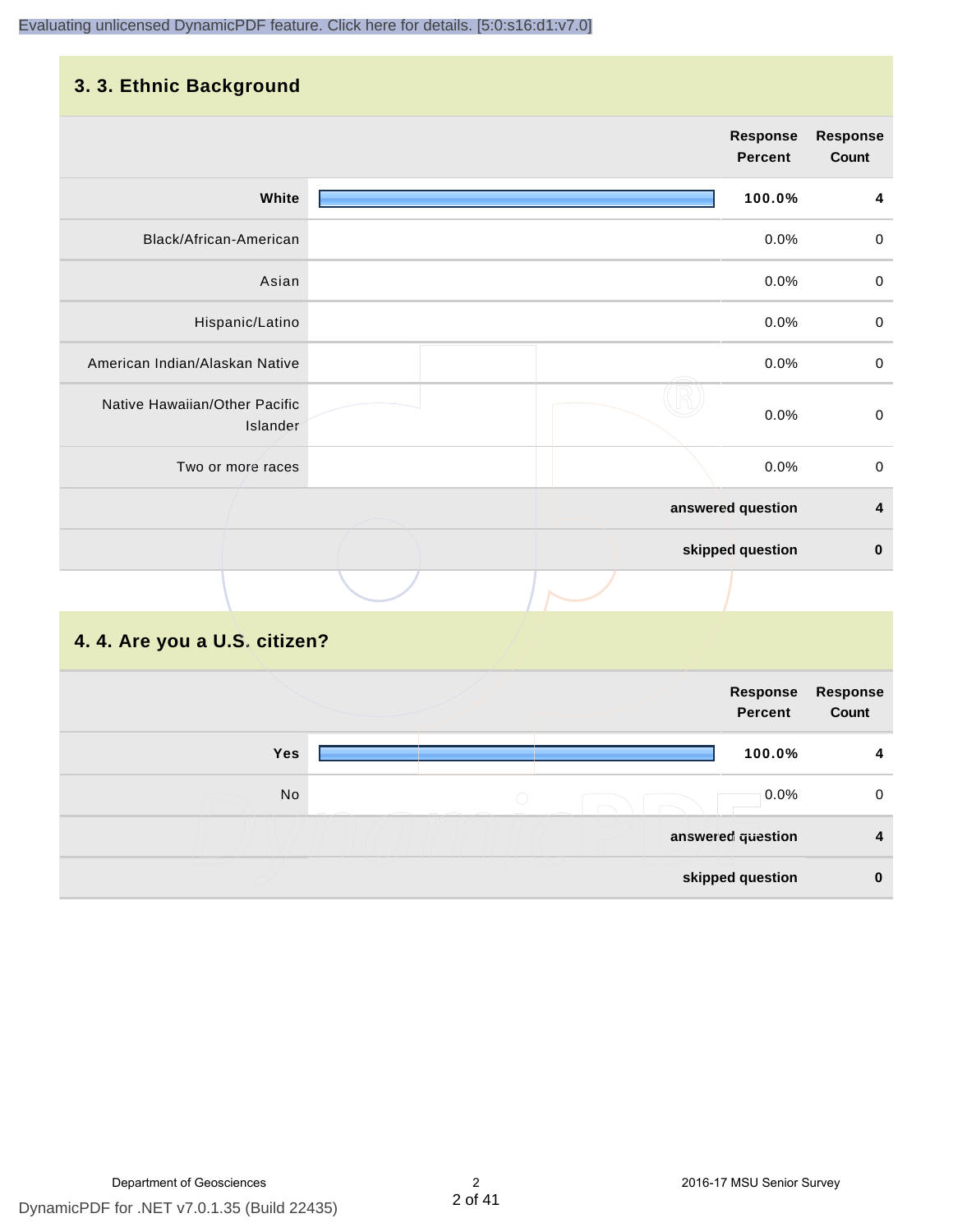## **5. 5. What is your residency classification at MSU?**

|               | Response<br>Percent          | Response<br>Count       |
|---------------|------------------------------|-------------------------|
| In-state      | 100.0%                       | $\boldsymbol{4}$        |
| Out-of-state  | 0.0%                         | $\pmb{0}$               |
| International | 0.0%                         | $\pmb{0}$               |
|               | answered question            | $\overline{\mathbf{4}}$ |
|               | skipped question<br>ynamicPD | $\mathbf 0$             |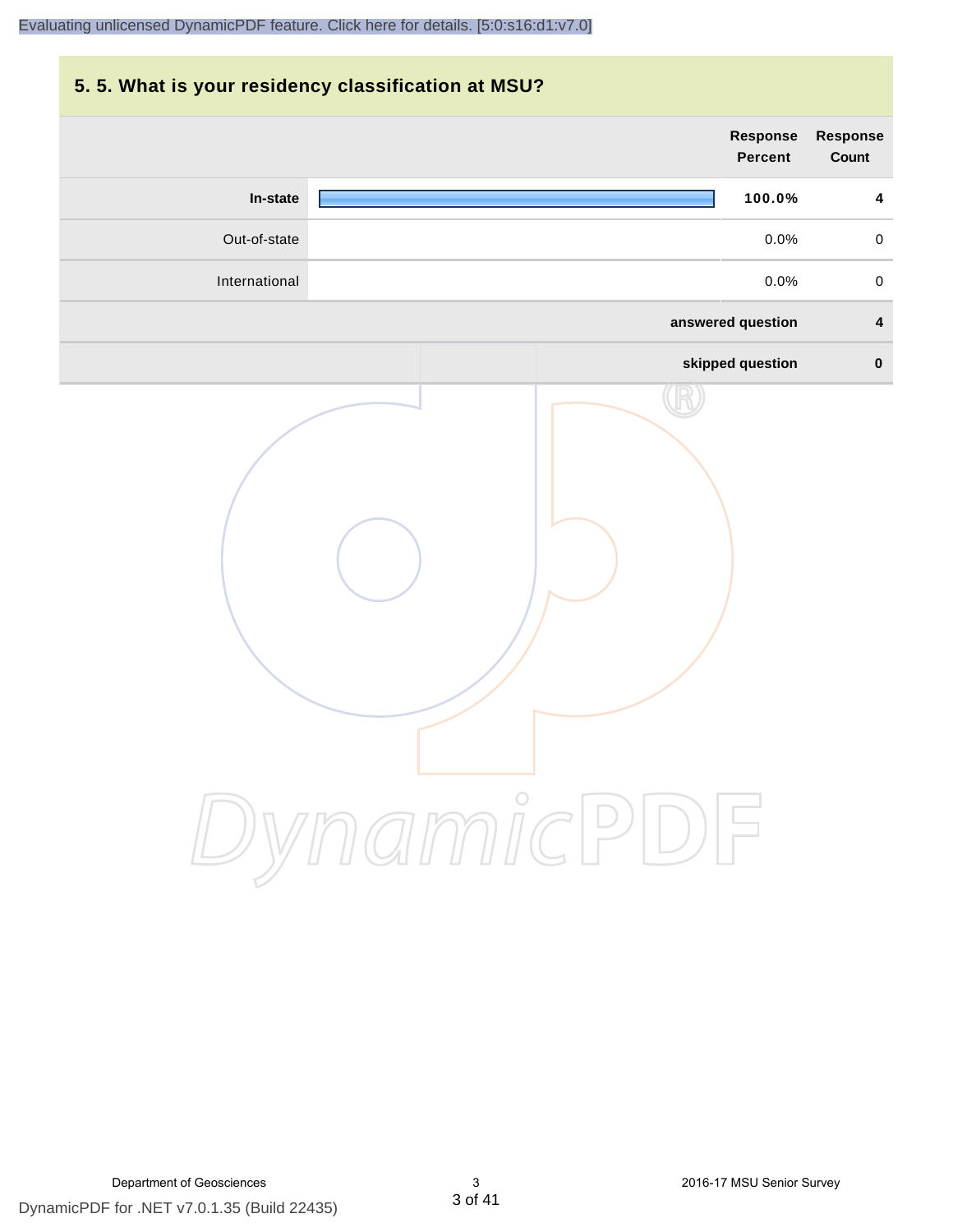## **5. 5. What is your residency classification at MSU? answered question 4 skipped question 0**

#### **6. 6. Age**

|               | <b>Response</b><br><b>Percent</b> | Response<br>Count |
|---------------|-----------------------------------|-------------------|
| 24 or younger | 75.0%                             | 3                 |
| 25-34         | 0.0%                              | $\mathbf 0$       |
| 35-44         | 25.0%                             | 1                 |
| 45 or older   | 0.0%                              | $\mathbf 0$       |
|               | answered question                 | $\boldsymbol{4}$  |
|               | skipped question                  | $\bf{0}$          |
|               |                                   |                   |

#### **7. 7. Has either of your parents received a bachelor's degree?**

| <b>Response</b><br>Count | Response<br><b>Percent</b> |  |           |  |
|--------------------------|----------------------------|--|-----------|--|
|                          | 25.0%                      |  | Yes       |  |
| 3                        | 75.0%                      |  | <b>No</b> |  |
| 4                        | answered question          |  |           |  |
| $\mathbf 0$              | skipped question           |  |           |  |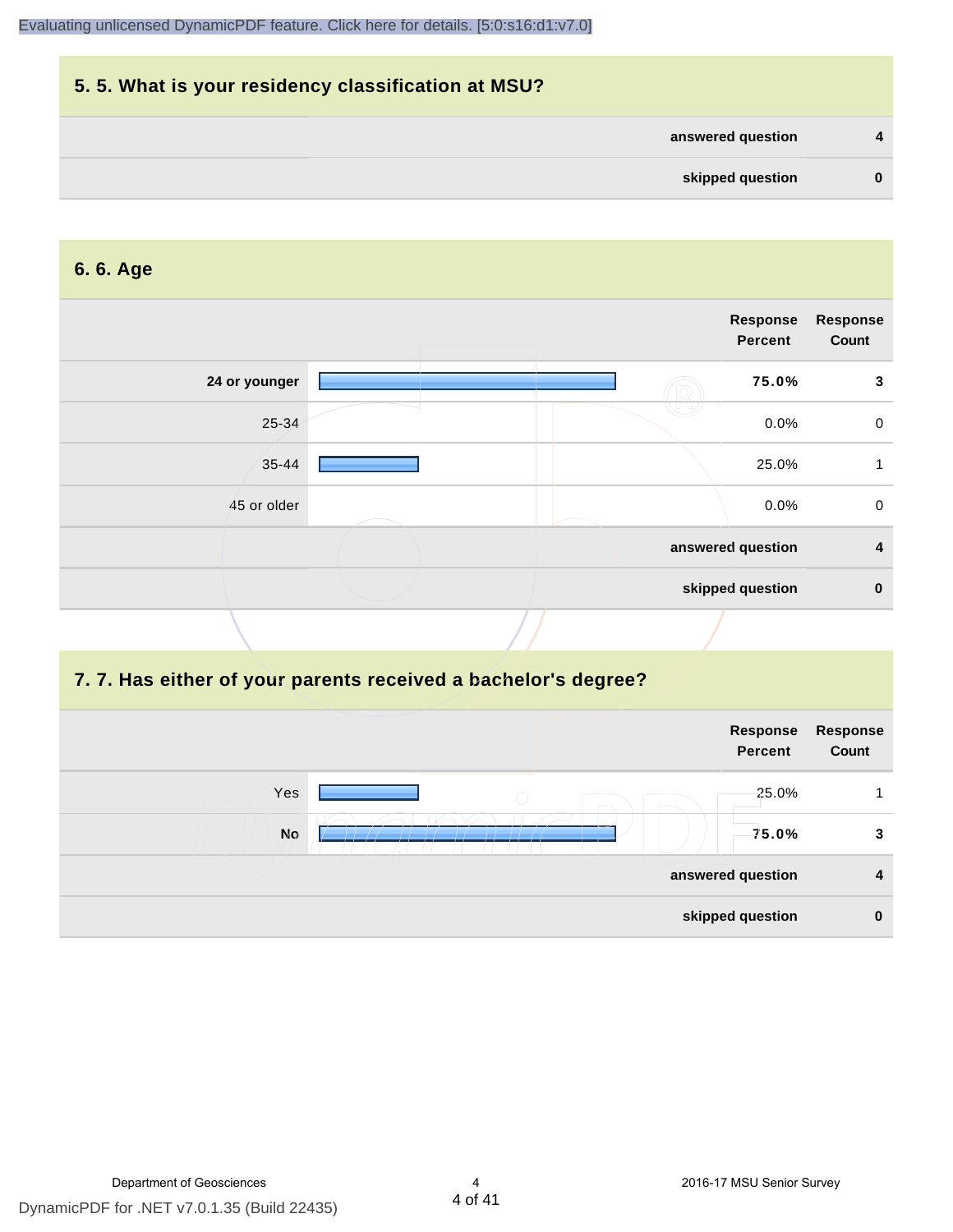#### **8. 8. Has either of your parents received a degree from MSU?**



#### **9. 9. What was your original entry status to MSU?**

|                                                     | <b>Response</b><br><b>Percent</b> | <b>Response</b><br>Count |
|-----------------------------------------------------|-----------------------------------|--------------------------|
| Freshman                                            | 75.0%                             | 3                        |
| Transfer from community<br>college/technical school | 25.0%                             |                          |
| Transfer from 4-yr institution                      | $0.0\%$                           | 0                        |
|                                                     | answered question                 | 4                        |
|                                                     | skipped question                  | $\bf{0}$                 |

**10. 10. How many credits were transferred?**

|             | <b>Response</b><br><b>Percent</b> | <b>Response</b><br>Count |
|-------------|-----------------------------------|--------------------------|
| 12 or fewer | 0.0%                              | $\boldsymbol{0}$         |
| $13 - 30$   | 0.0%                              | $\mathbf 0$              |
| $31 - 60$   | 0.0%                              | $\boldsymbol{0}$         |
| Over 60     | 100.0%                            | 1                        |
|             | answered question                 | 1                        |
|             | skipped question                  | $\mathbf{3}$             |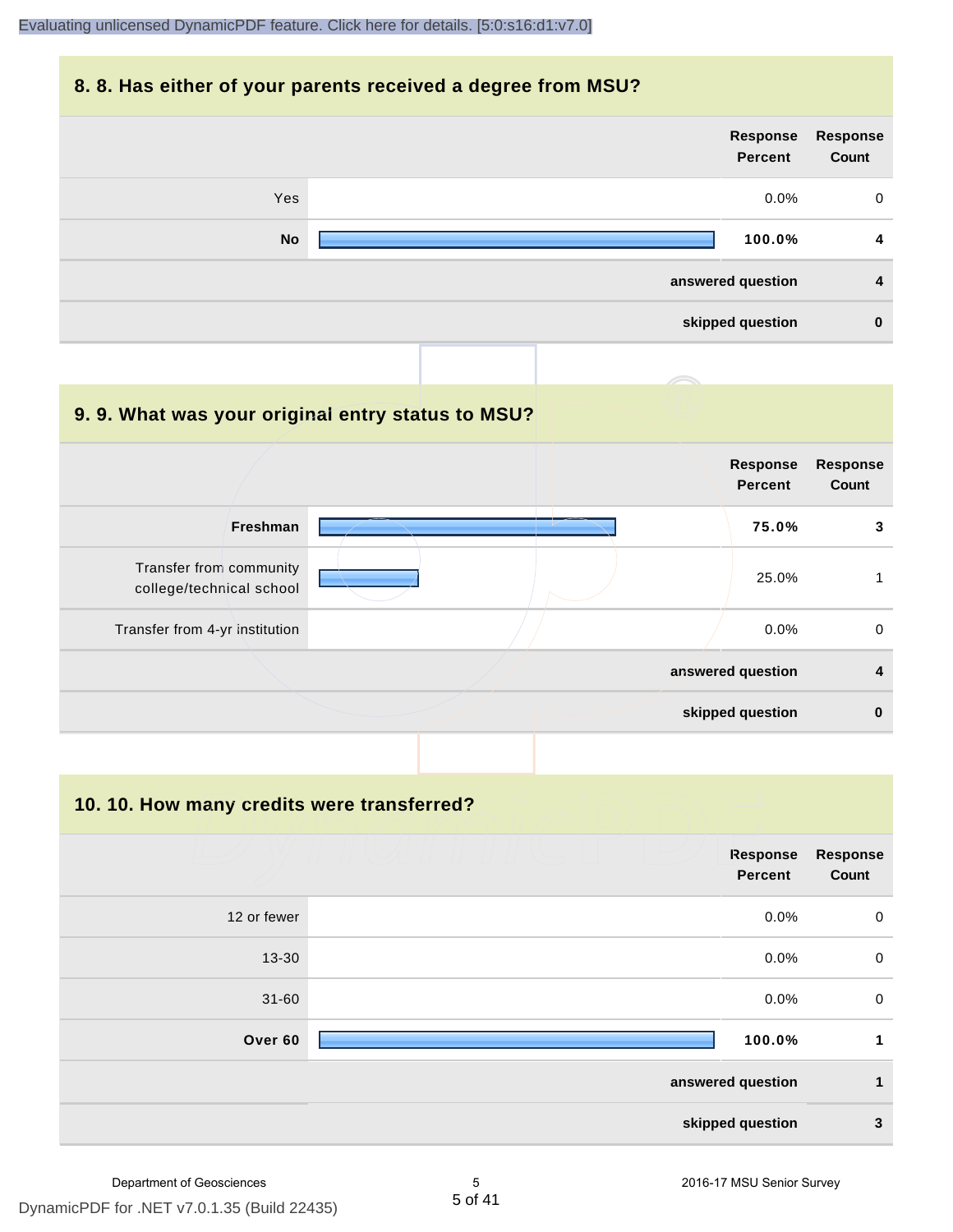#### **11. 11. Approximately what percent of your University Studies (general education) classes did you take at MSU?**

|           | <b>Response</b><br><b>Percent</b>                    | <b>Response</b><br>Count |
|-----------|------------------------------------------------------|--------------------------|
| Under 25% | 0.0%                                                 | $\mathbf 0$              |
| 25-49%    | 0.0%                                                 | $\mathbf 0$              |
| 50-74%    | 100.0%                                               | $\mathbf 1$              |
| 75-100%   | 0.0%                                                 | $\mathbf 0$              |
|           | answered question                                    | 1                        |
|           | skipped question                                     | $\mathbf{3}$             |
|           |                                                      |                          |
|           | 12. 12. What has been your attendance status at MSU? |                          |



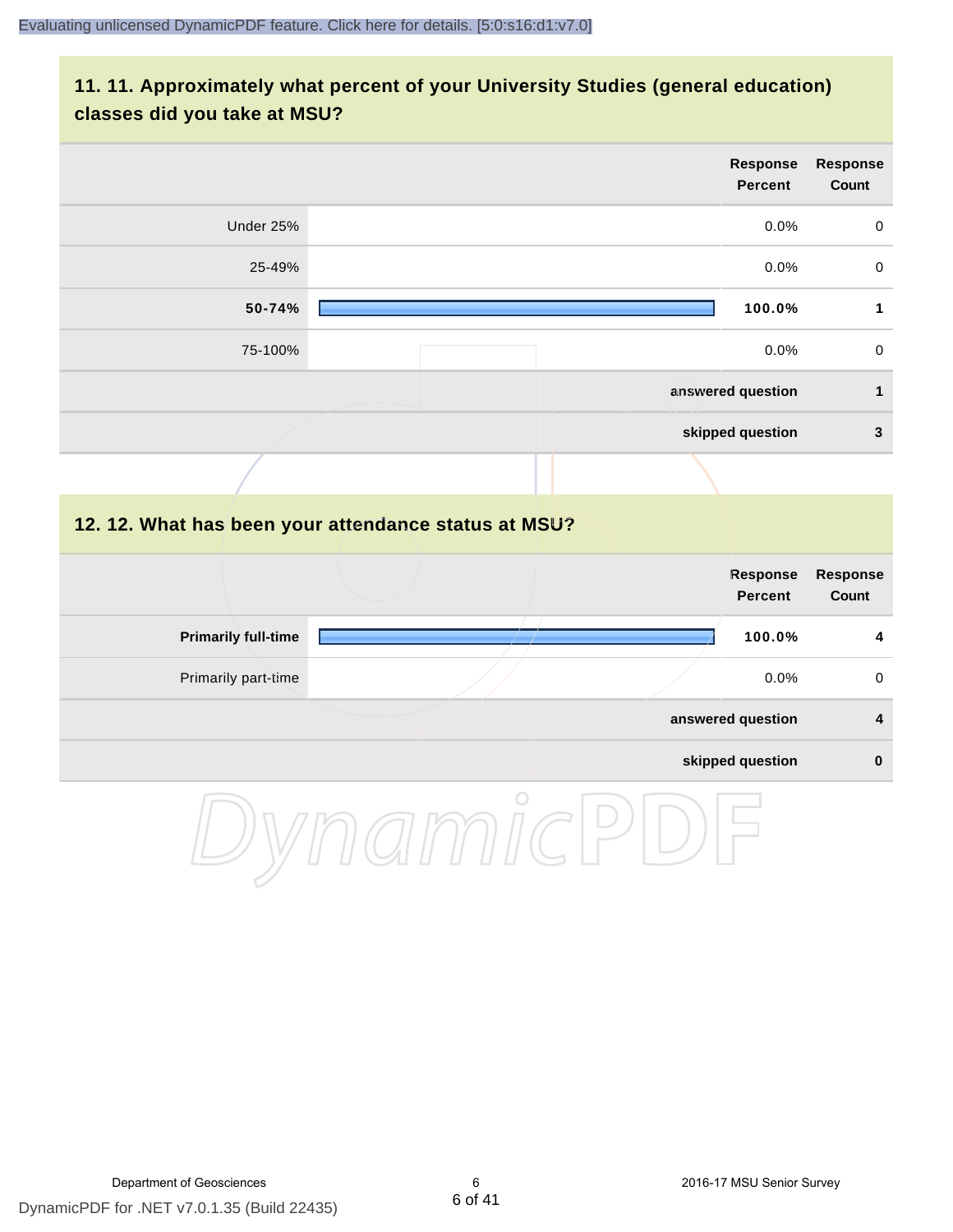#### **13. 13. In which Residential College are you a member?**

|                            | <b>Response</b><br><b>Percent</b> | <b>Response</b><br><b>Count</b> |
|----------------------------|-----------------------------------|---------------------------------|
| Do not know                | 0.0%                              | $\mathbf 0$                     |
| <b>Clark College</b>       | 0.0%                              | $\pmb{0}$                       |
| <b>Elizabeth College</b>   | 25.0%                             | 1                               |
| Franklin-Springer Colleges | 0.0%                              | $\mathbf 0$                     |
| <b>Hart College</b>        | 25.0%                             | $\mathbf{1}$                    |
| <b>Hester College</b>      | 0.0%                              | $\pmb{0}$                       |
| <b>Regents College</b>     | 0.0%                              | $\mathbf 0$                     |
| <b>Richmond College</b>    | 25.0%                             | $\mathbf{1}$                    |
| <b>White College</b>       | 25.0%                             | $\mathbf 1$                     |
|                            | answered question                 | 4                               |
|                            | skipped question                  | $\bf{0}$                        |

DynamicPDF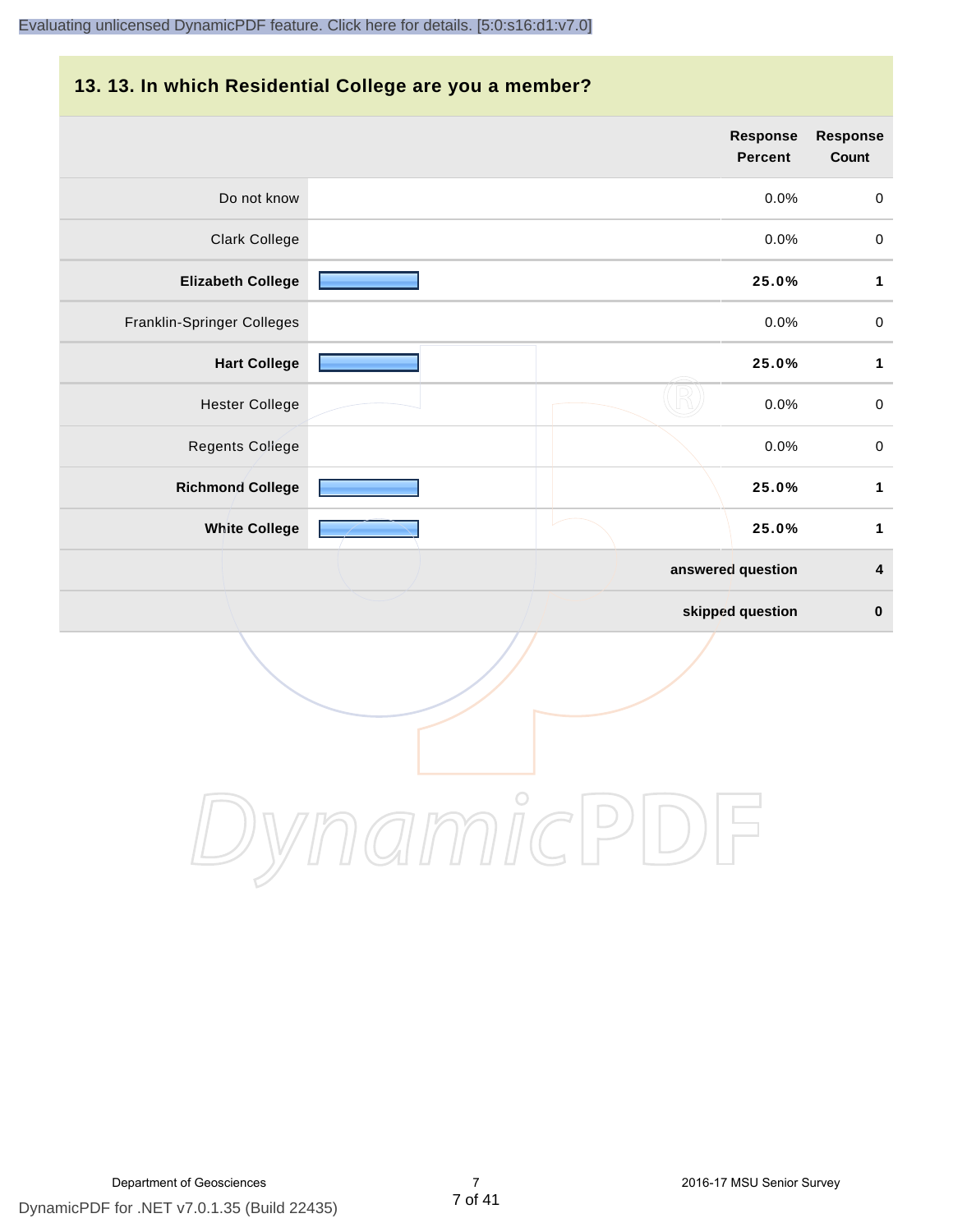## **13. 13. In which Residential College are you a member? answered question 4 skipped question 0**

## **14. 14. Have you ever received any type of Financial Aid while at MSU? (scholarships, grants, work-study, etc.)**



**15. 15. How many years will it take you to complete your degree from the point of your initial enrollment in college (including any time at a previous institution)?**

|               | Response<br><b>Percent</b> | <b>Response</b><br>Count |
|---------------|----------------------------|--------------------------|
| Two           | 0.0%                       | $\,0\,$                  |
| Three         | 0.0%                       | $\mathsf 0$              |
| Four          | 75.0%                      | $\mathbf 3$              |
| Five          | 25.0%                      | $\mathbf{1}$             |
| Six           | 0.0%                       | $\mathsf 0$              |
| More than six | 0.0%                       | $\mathsf 0$              |
|               | answered question          | $\overline{\mathbf{4}}$  |
|               | skipped question           | $\pmb{0}$                |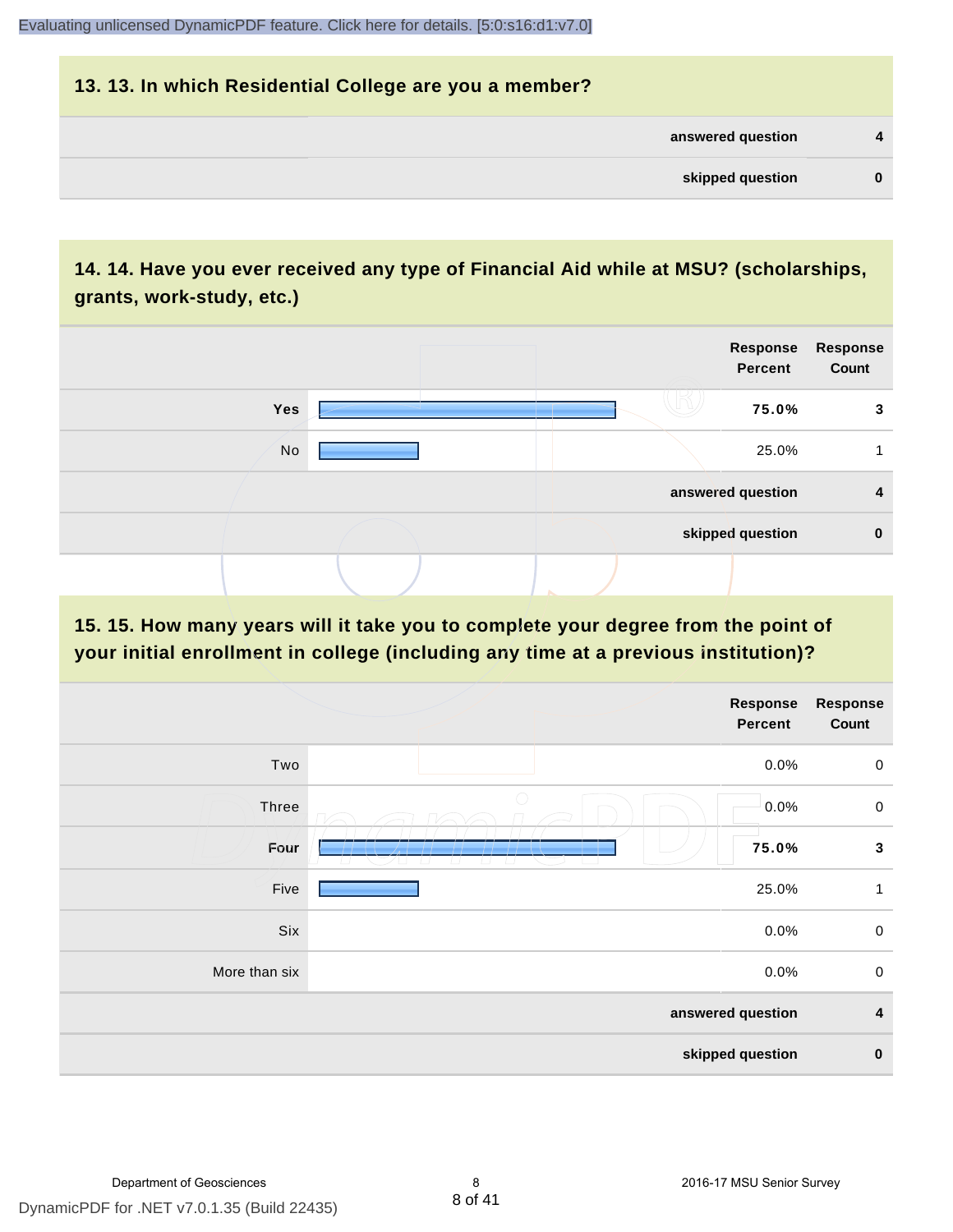## **16. 16. In what range does your grade point average fall?**

|                | Response<br>Percent                   | Response<br>Count |
|----------------|---------------------------------------|-------------------|
| Less than 2.00 | 0.0%                                  | $\pmb{0}$         |
| 2.00-2.50      | 0.0%                                  | $\pmb{0}$         |
| 2.51-3.00      | 25.0%                                 | $\mathbf{1}$      |
| $3.01 - 3.50$  | 75.0%                                 | $\mathbf{3}$      |
| $3.51 - 4.00$  | 0.0%                                  | $\pmb{0}$         |
|                | answered question                     | $\boldsymbol{4}$  |
|                | skipped question                      | $\pmb{0}$         |
|                | mamicP<br>$\mathcal{L}_{\mathcal{A}}$ |                   |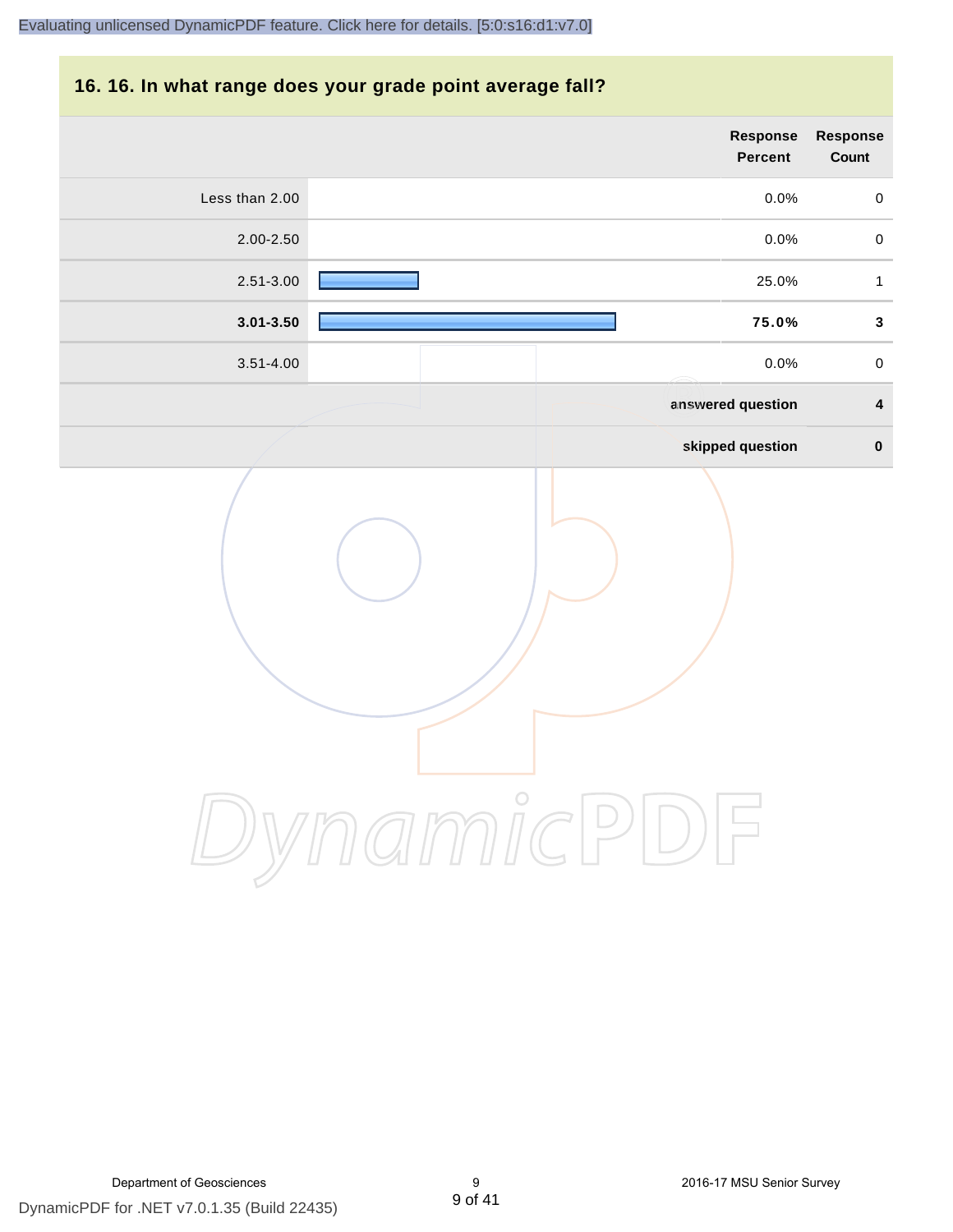|                                                          | <b>Response</b><br><b>Percent</b> | <b>Response</b><br><b>Count</b> |
|----------------------------------------------------------|-----------------------------------|---------------------------------|
| Accounting                                               | 0.0%                              | $\boldsymbol{0}$                |
| Advertising                                              | 0.0%                              | $\boldsymbol{0}$                |
| Agricultural Science & Technology<br>(associate's)       | 0.0%                              | $\boldsymbol{0}$                |
| Agricultural Science (bachelor's)                        | 0.0%                              | $\boldsymbol{0}$                |
| Animal Technology/Animal-Equine                          | 0.0%                              | $\mathbf 0$                     |
| Animal Technology/Vet Tech,<br>Pre-Vet                   | 0.0%                              | $\mathbf 0$                     |
| <b>Applied Physics</b>                                   | 0.0%                              | $\boldsymbol{0}$                |
| Art                                                      | 0.0%                              | $\boldsymbol{0}$                |
| <b>Athletic Training</b>                                 | 0.0%                              | $\boldsymbol{0}$                |
| Biology                                                  | 0.0%                              | $\pmb{0}$                       |
| <b>Business Administration</b><br>(associate's)          | 0.0%                              | $\boldsymbol{0}$                |
| <b>Business Administration</b><br>(bachelor's)           | $\bigcirc$<br>0.0%                | $\boldsymbol{0}$                |
| <b>Career &amp; Technical Education</b><br>(associate's) | 0.0%                              | $\pmb{0}$                       |
| <b>Career &amp; Technical Education</b><br>(bachelor's)  | 0.0%                              | $\mathbf 0$                     |
| Chemistry                                                | 0.0%                              | $\boldsymbol{0}$                |
| Civil Engineering Technology<br>(associate's)            | 0.0%                              | $\boldsymbol{0}$                |
|                                                          | answered question                 | 4                               |
|                                                          | skipped question                  | $\pmb{0}$                       |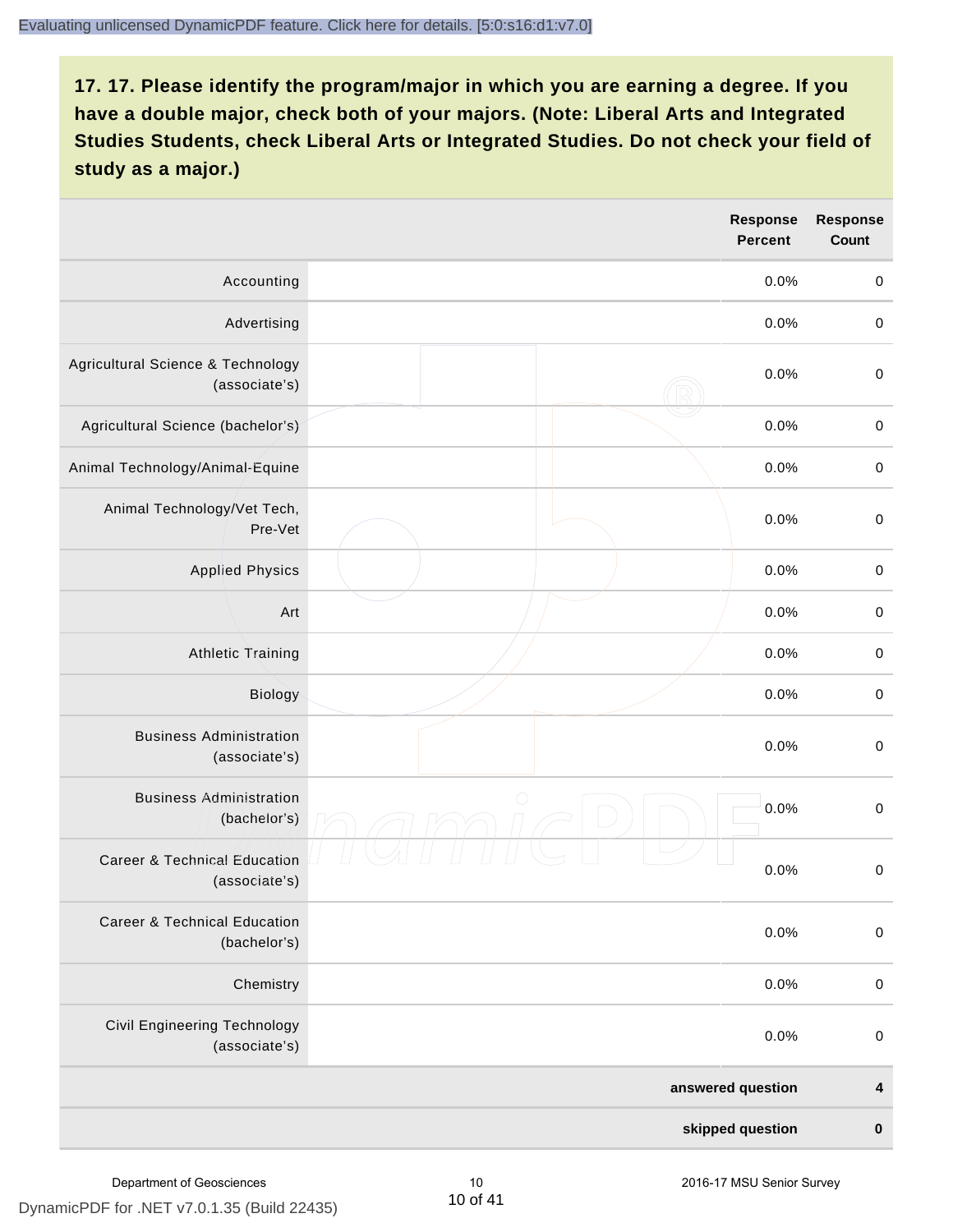| <b>Civil Engineering Technology</b><br>(bachelor's) | 0.0%               | $\mathbf 0$             |
|-----------------------------------------------------|--------------------|-------------------------|
| <b>Communication Disorders</b>                      | 0.0%               | $\mathbf 0$             |
| <b>Community Health</b>                             | 0.0%               | $\pmb{0}$               |
| <b>Computer Information Systems</b>                 | 0.0%               | $\pmb{0}$               |
| <b>Computer Science</b>                             | 0.0%               | $\boldsymbol{0}$        |
| Creative Writing (BFA)                              | 0.0%               | $\boldsymbol{0}$        |
| <b>Criminal Justice</b>                             | 0.0%               | $\boldsymbol{0}$        |
| Economics                                           | 0.0%               | $\boldsymbol{0}$        |
| <b>Electromechanical Engineering</b><br>Technology  | 0.0%               | $\boldsymbol{0}$        |
| <b>Elementary School Education</b>                  | 0.0%               | $\boldsymbol{0}$        |
| Engineering Graphics & Design                       | 0.0%               | $\boldsymbol{0}$        |
| <b>Engineering Physics</b>                          | 0.0%               | $\pmb{0}$               |
| English                                             | 0.0%               | $\pmb{0}$               |
| English Education (TESOL)                           | 0.0%<br>$\bigcirc$ | $\boldsymbol{0}$        |
| <b>Exercise Science</b>                             | 0.0%               | $\boldsymbol{0}$        |
| Finance                                             | 0.0%               | $\pmb{0}$               |
| French                                              | 0.0%               | $\pmb{0}$               |
| General Studies (associate's)                       | 0.0%               | $\pmb{0}$               |
| <b>Geosciences</b>                                  | 100.0%             | $\overline{\mathbf{4}}$ |
| German                                              | 0.0%               | $\pmb{0}$               |
|                                                     | answered question  | 4                       |
|                                                     | skipped question   | $\pmb{0}$               |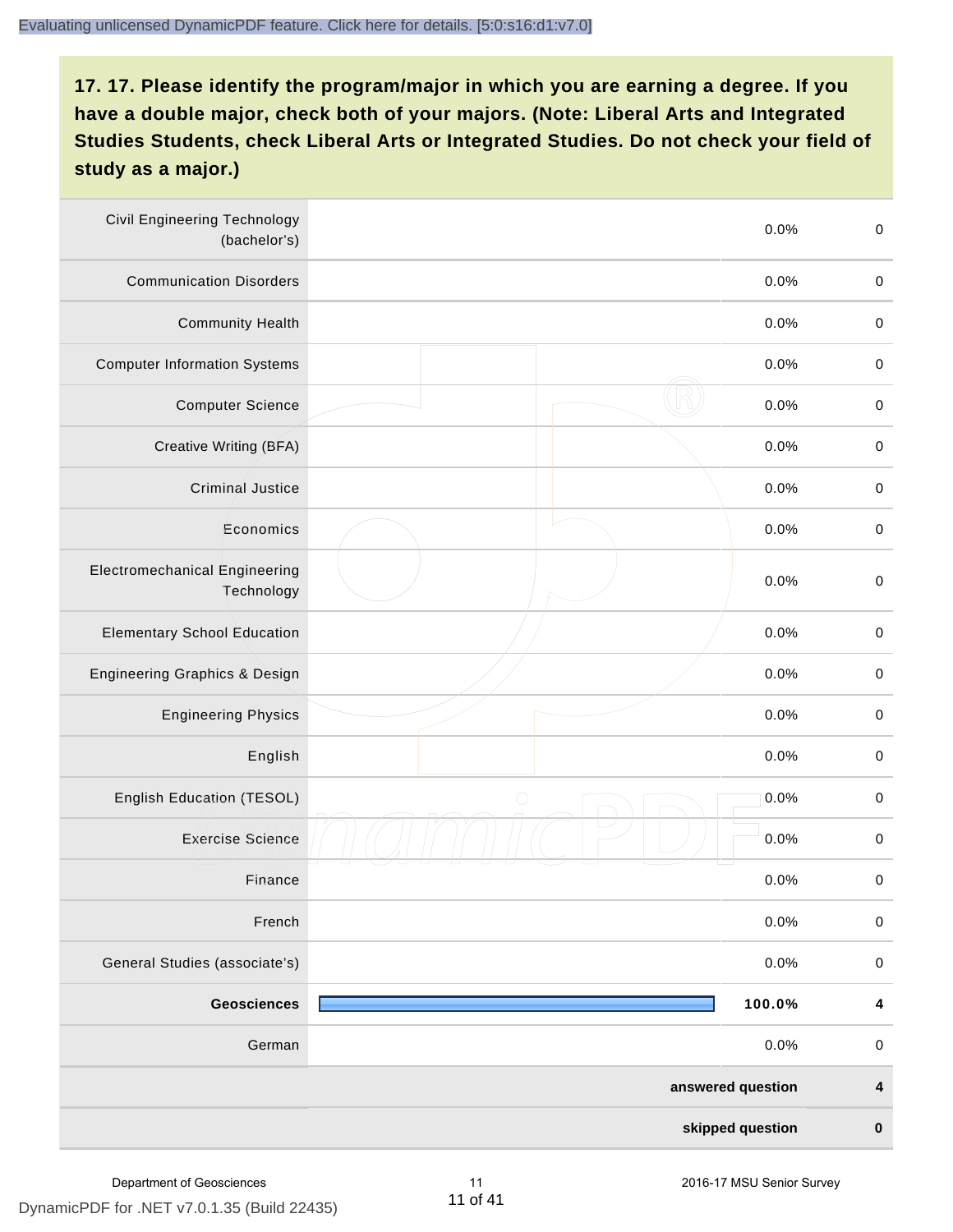| <b>Graphic Communications Media</b>            | 0.0%               | $\boldsymbol{0}$ |
|------------------------------------------------|--------------------|------------------|
| Health & Physical Education                    | 0.0%               | $\pmb{0}$        |
| <b>Health Information Administration</b>       | 0.0%               | $\boldsymbol{0}$ |
| History                                        | 0.0%               | $\pmb{0}$        |
| <b>Industrial Technology</b><br>(associate's)  | 0.0%               | $\boldsymbol{0}$ |
| Integrated Studies (BIS)                       | 0.0%               | $\boldsymbol{0}$ |
| Interdisciplinary Early Childhood<br>Education | 0.0%               | $\boldsymbol{0}$ |
| <b>Interior Design</b>                         | 0.0%               | $\pmb{0}$        |
| <b>International Business</b>                  | 0.0%               | $\boldsymbol{0}$ |
| <b>International Studies</b>                   | 0.0%               | $\mathbf 0$      |
| Japanese                                       | 0.0%               | $\boldsymbol{0}$ |
| Journalism                                     | 0.0%               | $\boldsymbol{0}$ |
| Learning & Behavior Disorders                  | 0.0%               | $\boldsymbol{0}$ |
| <b>Liberal Arts</b>                            | $\bigcirc$<br>0.0% | $\pmb{0}$        |
| Logistics & Supply Chain<br>Management         | 0.0%               | $\boldsymbol{0}$ |
| Management                                     | 0.0%               | 0                |
| <b>Manufacturing Technology</b>                | 0.0%               | $\mathbf 0$      |
| Marketing                                      | 0.0%               | $\boldsymbol{0}$ |
| Mathematics                                    | 0.0%               | $\pmb{0}$        |
|                                                | answered question  | 4                |
|                                                | skipped question   | $\pmb{0}$        |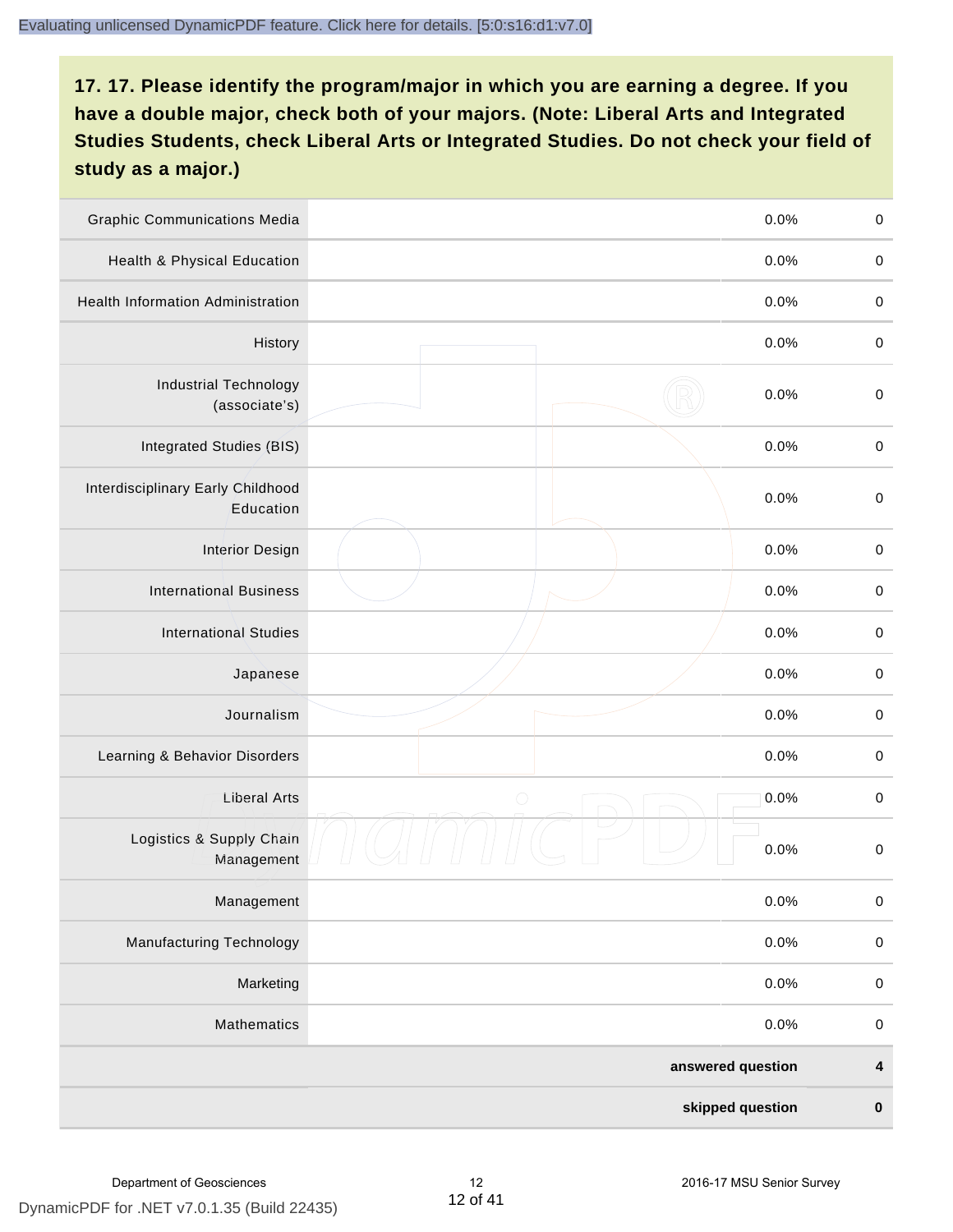| Middle School Education                   | 0.0%               | $\boldsymbol{0}$        |
|-------------------------------------------|--------------------|-------------------------|
| Music                                     | 0.0%               | $\pmb{0}$               |
| <b>Music Business</b>                     | 0.0%               | $\pmb{0}$               |
| Nonprofit Leadership Studies              | 0.0%               | $\pmb{0}$               |
| Nursing                                   | 0.0%               | $\boldsymbol{0}$        |
| Nursing/RN to BSN                         | 0.0%               | $\boldsymbol{0}$        |
| Nutrition, Dietetics, & Food Mgmt         | 0.0%               | $\boldsymbol{0}$        |
| Occupational Safety and Health            | 0.0%               | $\boldsymbol{0}$        |
| Organizational Communication              | 0.0%               | $\pmb{0}$               |
| Philosophy                                | 0.0%               | $\pmb{0}$               |
| Physics                                   | 0.0%               | $\boldsymbol{0}$        |
| <b>Political Science</b>                  | 0.0%               | $\boldsymbol{0}$        |
| Psychology                                | 0.0%               | $\boldsymbol{0}$        |
| <b>Public Administration</b>              | 0.0%               | $\boldsymbol{0}$        |
| <b>Public Relations</b>                   | $\bigcirc$<br>0.0% | $\boldsymbol{0}$        |
| <b>Recreation &amp; Leisure Services</b>  | 0.0%               | $\pmb{0}$               |
| Social Work                               | 0.0%               | $\pmb{0}$               |
| Sociology                                 | 0.0%               | $\boldsymbol{0}$        |
| Spanish                                   | 0.0%               | $\mathbf 0$             |
| <b>Telecommunications Systems</b><br>Mgmt | 0.0%               | $\boldsymbol{0}$        |
|                                           | answered question  | $\overline{\mathbf{4}}$ |
|                                           | skipped question   | $\pmb{0}$               |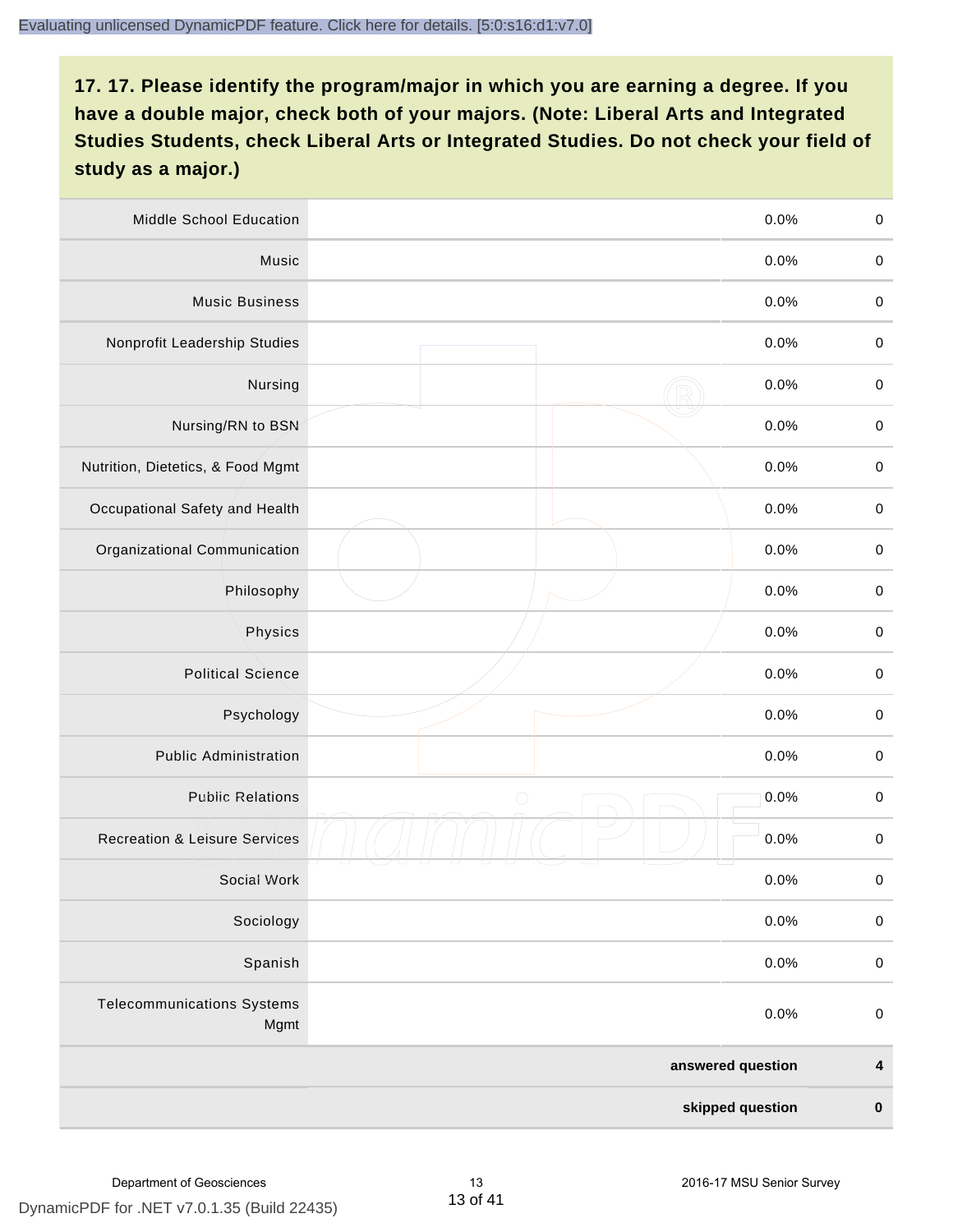| <b>Television Production</b>    | $0.0\%$           | $\Omega$ |
|---------------------------------|-------------------|----------|
| Theatre                         | $0.0\%$           | 0        |
| Wildlife & Conservation Biology | $0.0\%$           | 0        |
|                                 | answered question | 4        |
|                                 | skipped question  | 0        |
|                                 | رىپ               |          |

#### **18. 20. What is the highest degree you eventually hope to receive?**

|               |  | <b>Response</b><br><b>Percent</b> | Response<br>Count |
|---------------|--|-----------------------------------|-------------------|
| Associate     |  | 0.0%                              | $\mathbf 0$       |
| Baccalaureate |  | 0.0%                              | $\mathsf 0$       |
| Graduate      |  | 75.0%                             | $\mathbf{3}$      |
| Professional  |  | 25.0%                             | 1                 |
|               |  | answered question                 | $\boldsymbol{4}$  |
|               |  | skipped question                  | $\pmb{0}$         |
|               |  |                                   |                   |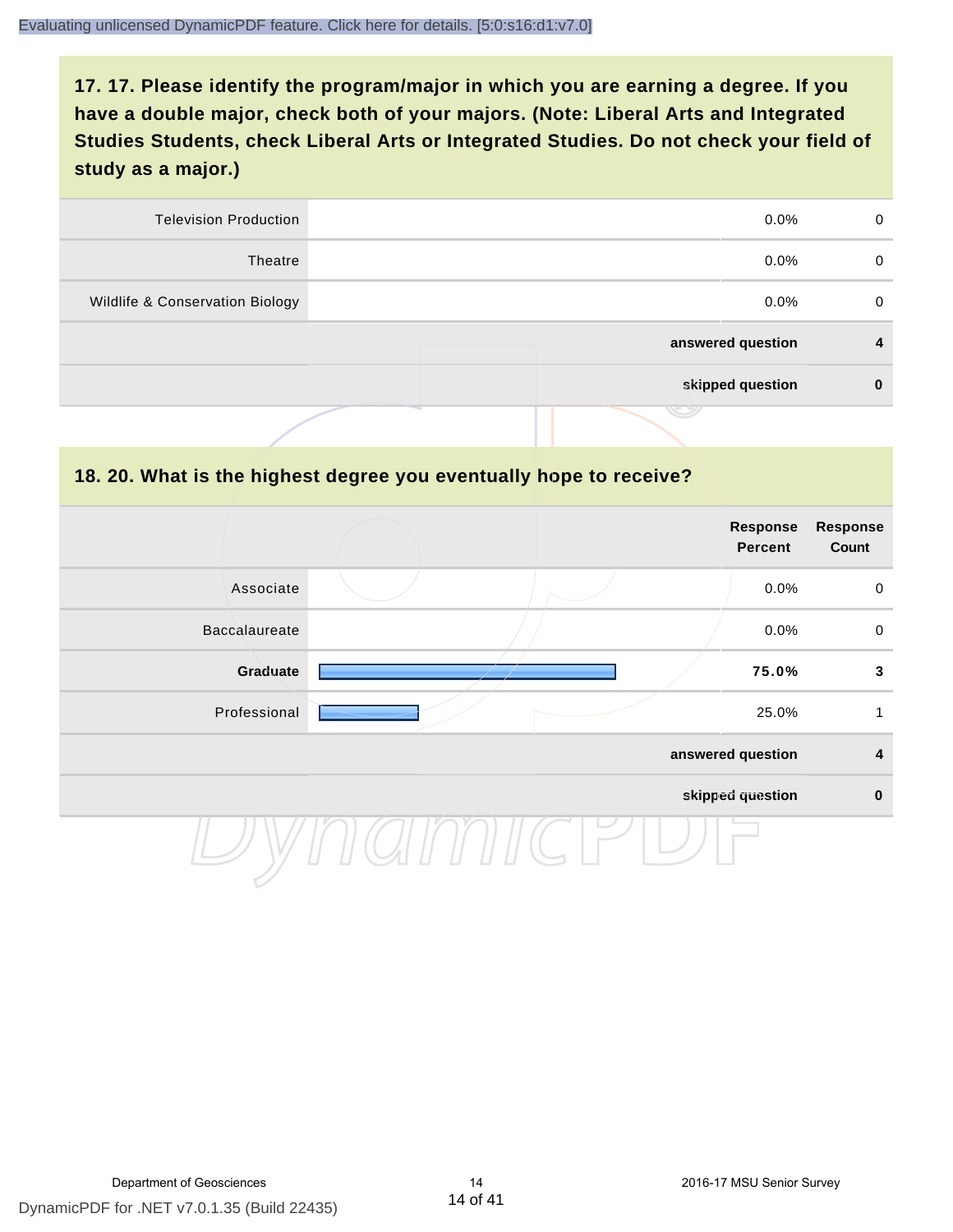## **19. 21. Which best describes your situation?**

|                                      | <b>Response</b><br><b>Percent</b> | <b>Response</b><br>Count |
|--------------------------------------|-----------------------------------|--------------------------|
| Did not change major/area            | 75.0%                             | $\mathbf{3}$             |
| Did not initially declare major/area | 0.0%                              | $\mathbf 0$              |
| Changed major/area                   | 25.0%                             | $\mathbf{1}$             |
|                                      | answered question                 | $\overline{\mathbf{4}}$  |
|                                      | skipped question                  | $\pmb{0}$                |
|                                      | ynamicPD                          |                          |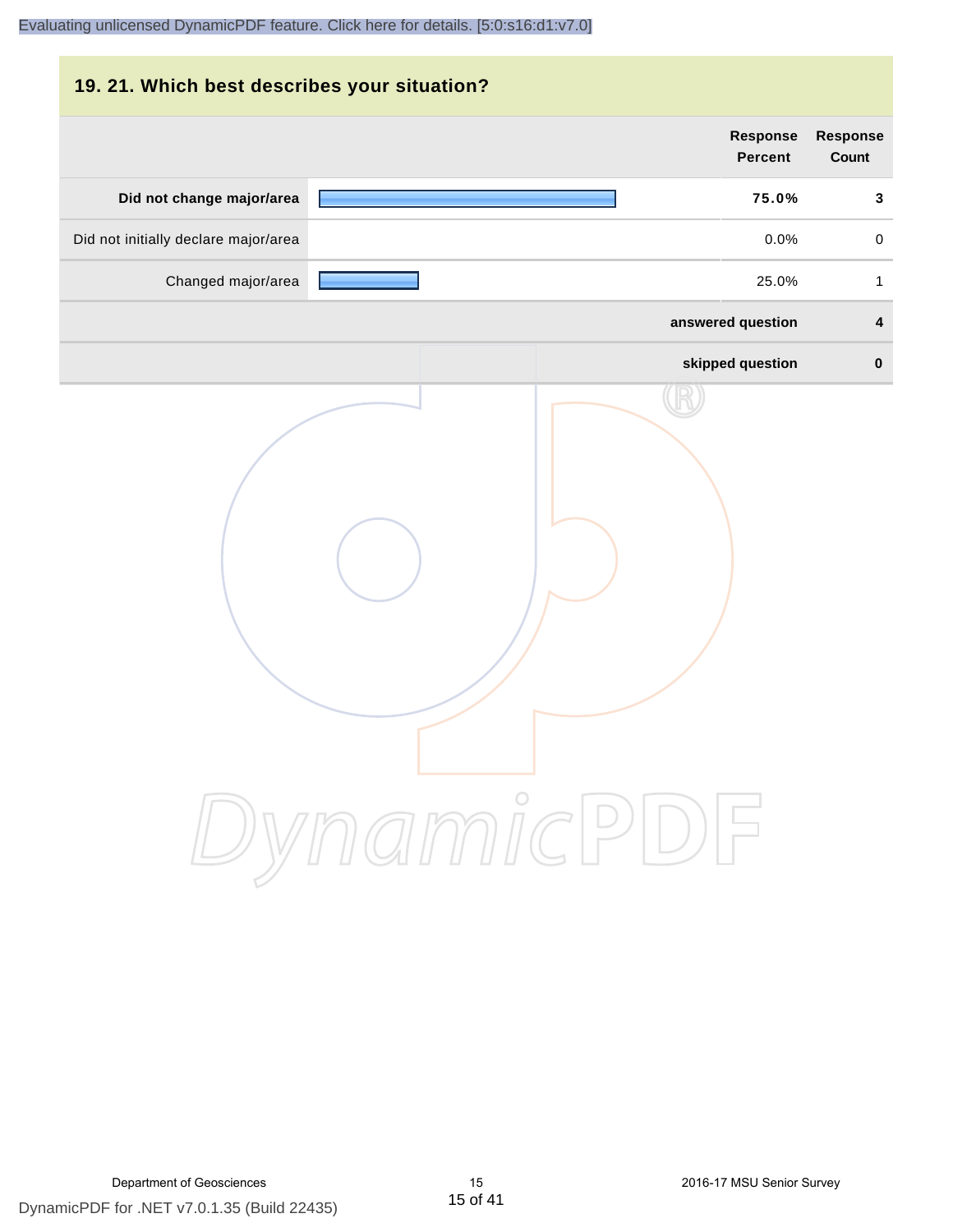#### **19. 21. Which best describes your situation?**

| 4 | answered question |  |
|---|-------------------|--|
| 0 | skipped question  |  |
|   |                   |  |

## **20. 22. While school was in session during the past year, how many hours per week, on average, did you work for pay?**

|                    | Response<br><b>Percent</b> | <b>Response</b><br>Count |
|--------------------|----------------------------|--------------------------|
| Did not work       | 0.0%                       | $\mathbf 0$              |
| Worked 1-10 hrs    | 0.0%                       | $\pmb{0}$                |
| Worked 11-20 hrs   | 50.0%                      | $\overline{2}$           |
| Worked 21-30 hrs   | 25.0%                      | 1                        |
| Worked 31-40 hrs   | 25.0%                      | 1                        |
| Worked over 40 hrs | $0.0\%$                    | $\pmb{0}$                |
|                    | answered question          | $\overline{\mathbf{4}}$  |
|                    | skipped question           | $\mathbf 0$              |

#### **21. 23. For the most part, were classes offered at times convenient to you?**

|            | Response<br>Percent | Response<br>Count |
|------------|---------------------|-------------------|
| <b>Yes</b> | 100.0%              | 4                 |
| No         | $0.0\%$             | 0                 |
|            | answered question   | 4                 |
|            | skipped question    | $\bf{0}$          |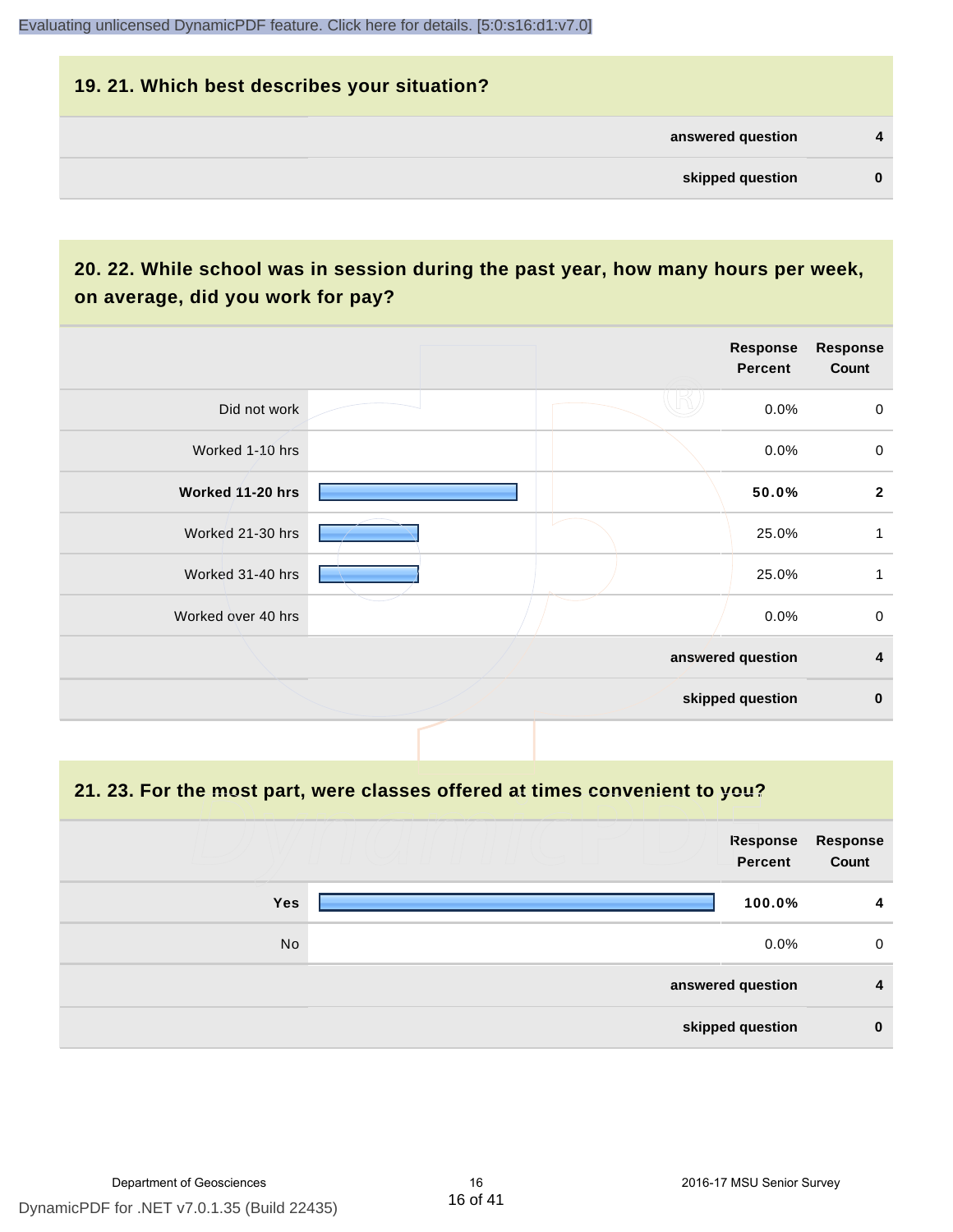#### **22. 24. What time would you have preferred?**

|                | <b>Response</b><br>Percent | <b>Response</b><br>Count |
|----------------|----------------------------|--------------------------|
| Late afternoon | $0.0\%$                    | $\mathbf 0$              |
| Evening        | 0.0%                       | $\mathbf 0$              |
| Weekend        | 0.0%                       | $\boldsymbol{0}$         |
| During the day | 0.0%                       | $\mathbf 0$              |
| Online         | 0.0%<br>Æ                  | $\boldsymbol{0}$         |
|                | answered question          | $\pmb{0}$                |
|                | skipped question           | $\boldsymbol{4}$         |
|                |                            |                          |

## **23. 25. Which best describes the location where you completed the majority of your courses?**

|                        | <b>Response</b><br><b>Percent</b> | <b>Response</b><br>Count |
|------------------------|-----------------------------------|--------------------------|
| <b>Murray</b>          | 100.0%                            | 4                        |
| Paducah                | 0.0%                              | $\boldsymbol{0}$         |
| Ft. Campbell           | 0.0%                              | $\,0\,$                  |
| Madisonville           | $\bigcirc$<br>0.0%                | $\,0\,$                  |
| Hopkinsville           | 0.0%                              | $\boldsymbol{0}$         |
| Henderson              | 0.0%                              | $\,0\,$                  |
| Online                 | 0.0%                              | $\,0\,$                  |
| Other (please specify) | 0.0%                              | $\boldsymbol{0}$         |
|                        | answered question                 | $\pmb{4}$                |
|                        | skipped question                  | $\pmb{0}$                |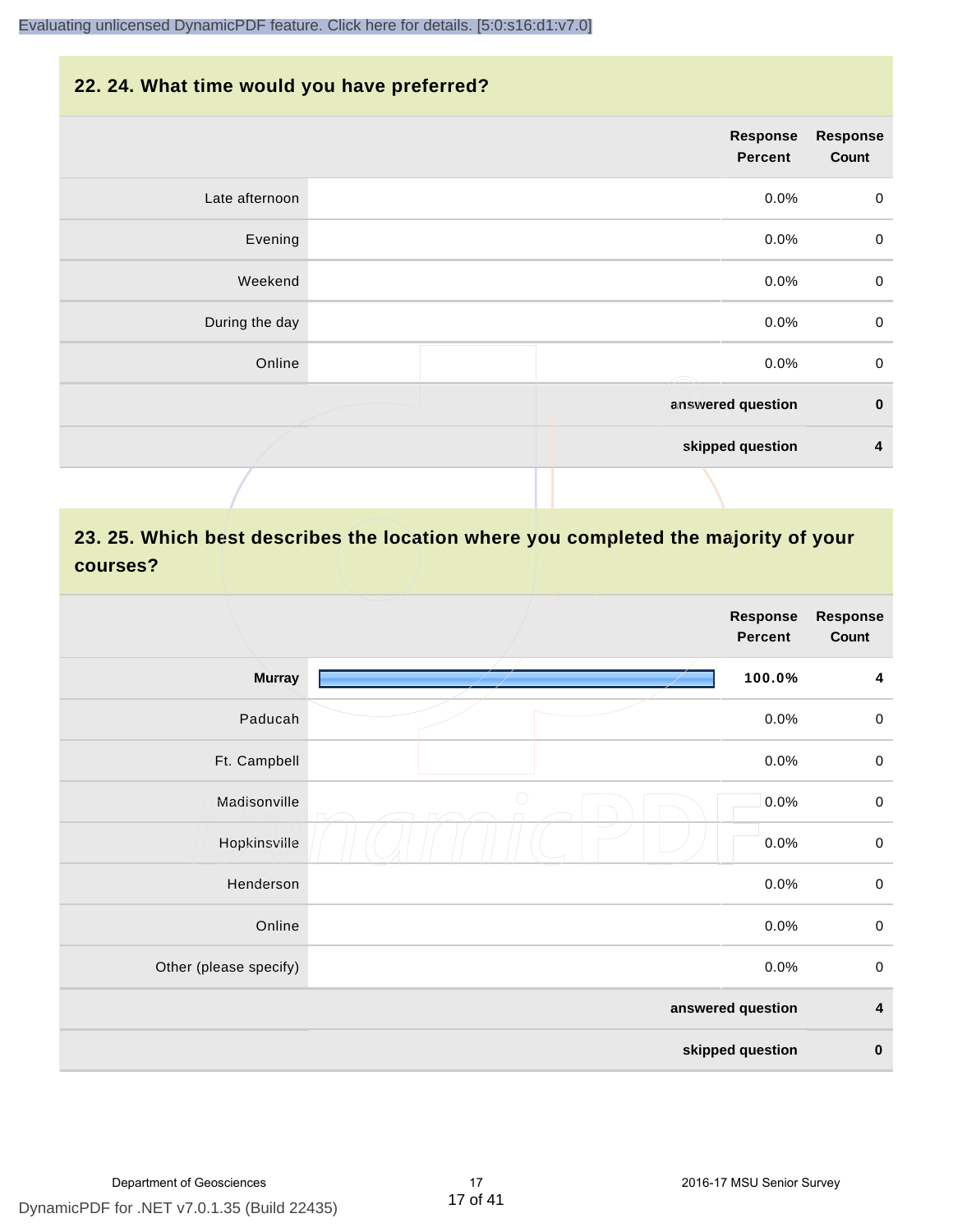#### **24. 26. Did you take any online courses while at Murray State?**

|            |  |  | Response<br>Percent | Response<br>Count |
|------------|--|--|---------------------|-------------------|
| <b>Yes</b> |  |  | 75.0%               | 3                 |
| No         |  |  | 25.0%               | 1                 |
|            |  |  | answered question   | $\overline{4}$    |
|            |  |  | skipped question    | $\mathbf 0$       |
|            |  |  |                     |                   |

## **25. 27. Did it take you an extra semester or more to complete degree requirements at Murray State?**

|                            |            | Response<br>Percent | Response<br>Count       |
|----------------------------|------------|---------------------|-------------------------|
| Yes                        |            | 25.0%               | 1                       |
| $\mathop{\sf No}\nolimits$ |            | 75.0%               | $\mathbf{3}$            |
|                            |            | answered question   | $\overline{\mathbf{4}}$ |
|                            |            | skipped question    | $\pmb{0}$               |
|                            | $\bigcirc$ |                     |                         |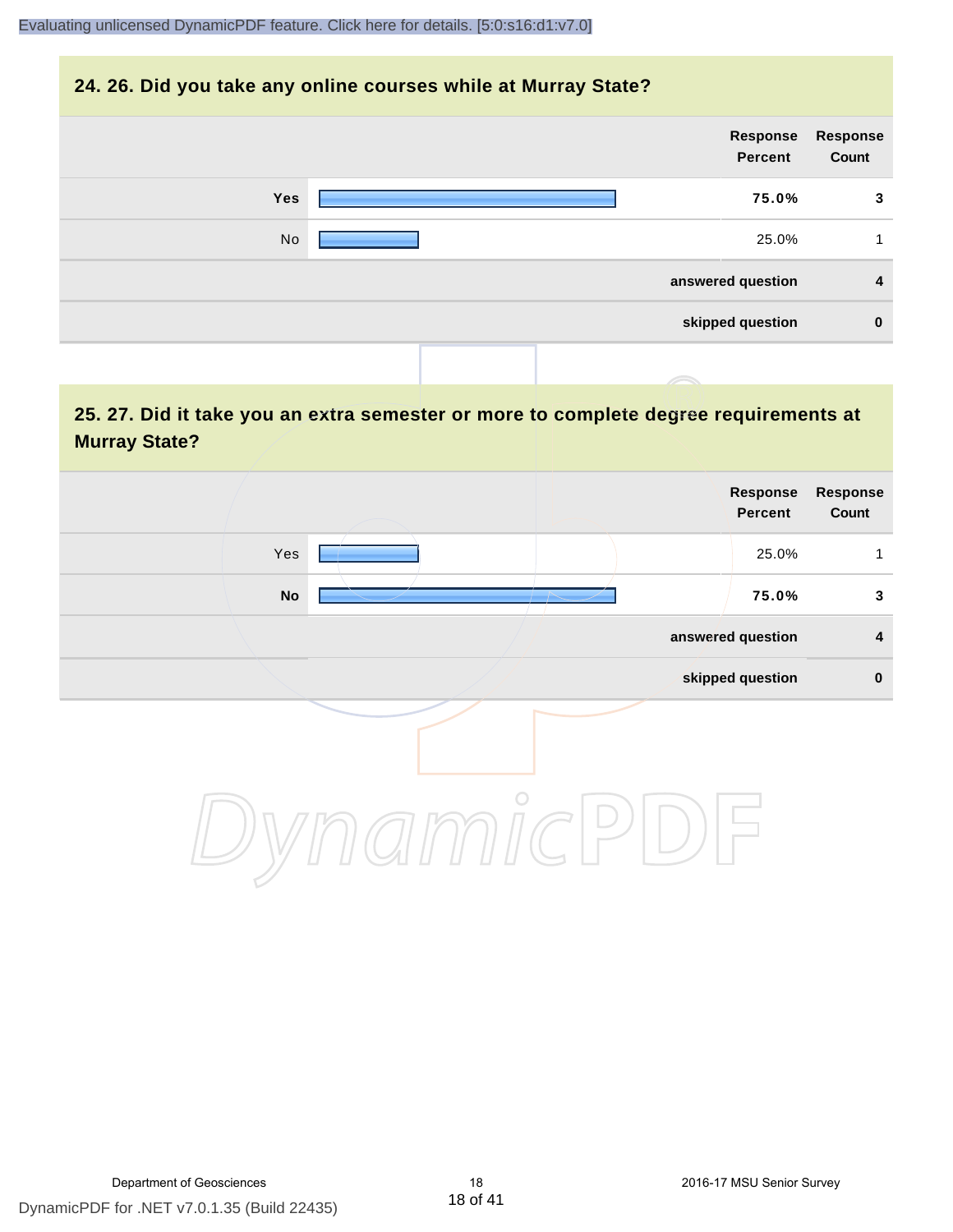#### **26. 28. Why did it take you an extra semester or more?**

|                                                                 | <b>Response</b><br><b>Percent</b> | Response<br>Count |
|-----------------------------------------------------------------|-----------------------------------|-------------------|
| Work obligation limited my<br>enrollment.                       | 0.0%                              | $\mathsf 0$       |
| Family obligations limited my<br>enrollment.                    | 100.0%                            | 1                 |
| Tuition and other costs of<br>attendance limited my enrollment. | 0.0%                              | $\mathbf 0$       |
| A decision to change majors<br>added to my requirements.        | 0.0%                              | $\mathbf 0$       |
| A required course or courses were<br>not offered.               | 0.0%                              | $\mathbf 0$       |
| <b>Credits were lost transferring to</b><br>Murray State.       | 100.0%                            | $\mathbf{1}$      |
| Other (please specify)                                          | 100.0%                            | $\mathbf 1$       |
|                                                                 | answered question                 | $\mathbf{1}$      |
|                                                                 | skipped question                  | $\mathbf{3}$      |
|                                                                 |                                   |                   |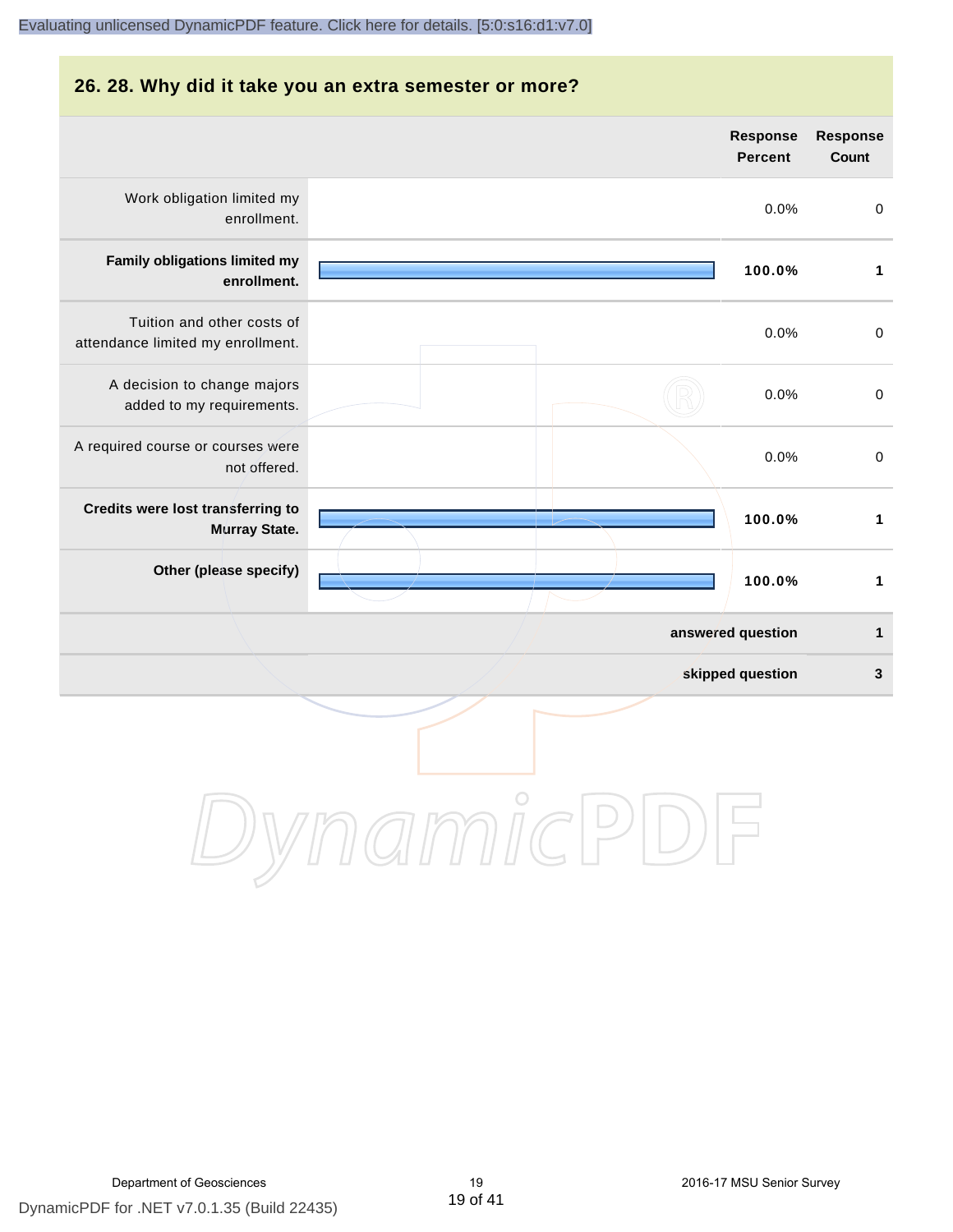| 26. 28. Why did it take you an extra semester or more? |  |
|--------------------------------------------------------|--|
| answered question                                      |  |
| skipped question                                       |  |

## **27. 29. Did you have trouble getting any course(s) you needed while at Murray State?**

|                                                                            |  |  | <b>Response</b><br><b>Percent</b> | Response<br>Count        |
|----------------------------------------------------------------------------|--|--|-----------------------------------|--------------------------|
| Yes                                                                        |  |  | 25.0%                             | $\mathbf{1}$             |
| <b>No</b>                                                                  |  |  | 75.0%                             | 3                        |
|                                                                            |  |  | answered question                 | 4                        |
|                                                                            |  |  | skipped question                  | $\mathbf 0$              |
|                                                                            |  |  |                                   |                          |
| 28. 30. Why did you have trouble getting the course?                       |  |  |                                   |                          |
|                                                                            |  |  | <b>Response</b><br><b>Percent</b> | <b>Response</b><br>Count |
| The course was not offered the<br>semester I needed it.                    |  |  | 0.0%                              | $\mathbf 0$              |
| The course was not offered at<br>hours convenient to my work<br>schedule.  |  |  | 0.0%                              | $\pmb{0}$                |
| The course was not offered at<br>hours suitable for my school<br>schedule. |  |  | 0.0%                              | $\mathbf 0$              |
| All course sections were closed.                                           |  |  | 100.0%                            | 1                        |
| I was unaware of the prerequisites<br>for the course.                      |  |  | 0.0%                              | $\mathsf 0$              |
|                                                                            |  |  | answered question                 | $\mathbf{1}$             |
|                                                                            |  |  | skipped question                  | $\mathbf{3}$             |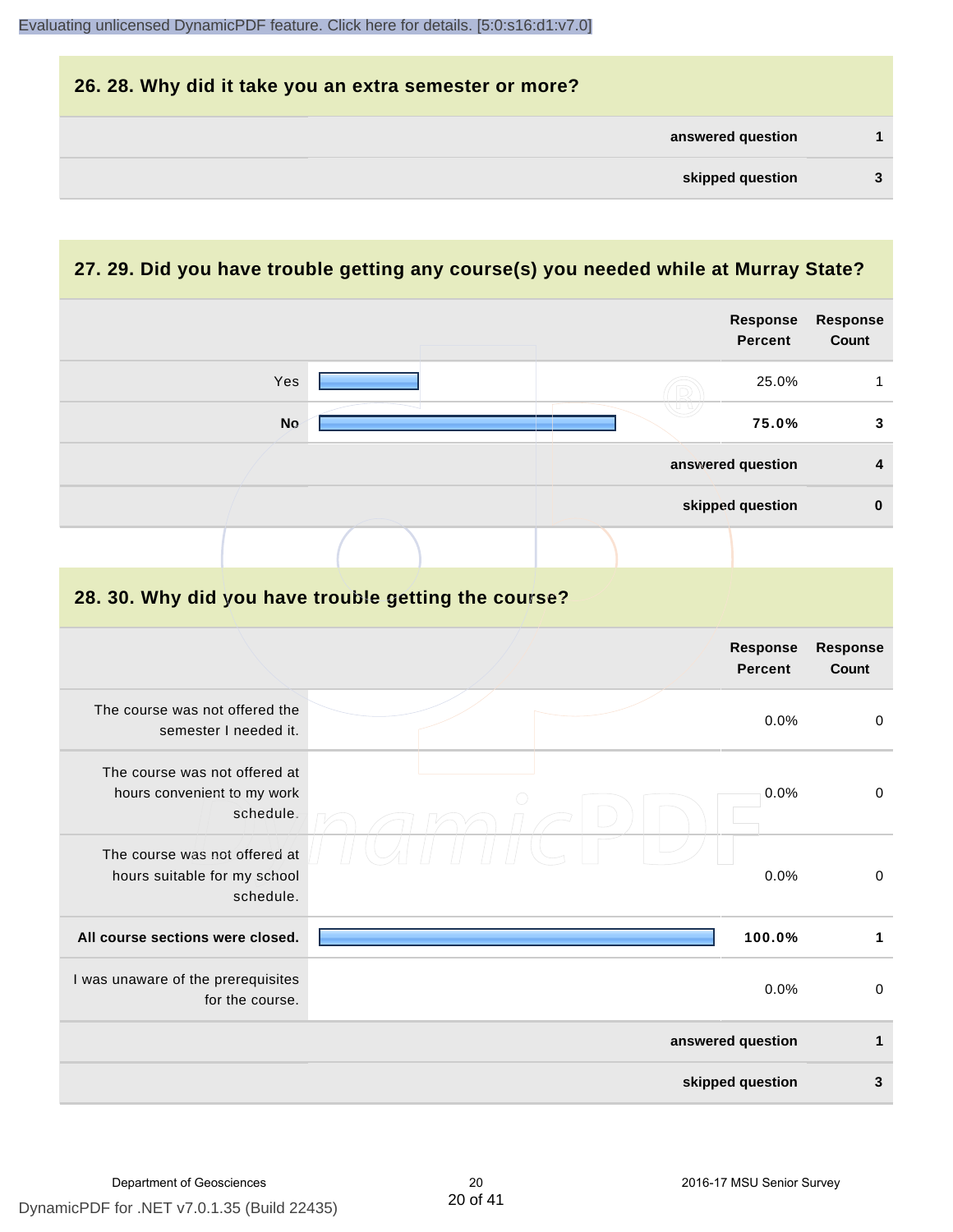### **29. 31. Which statement best describes your experience with off-campus coop/internship?**

|                                    | <b>Response</b><br><b>Percent</b> | <b>Response</b><br>Count |
|------------------------------------|-----------------------------------|--------------------------|
| Cannot judge; I did not have one.  | 100.0%                            | 4                        |
| My experience was very valuable.   | $0.0\%$                           | $\mathbf 0$              |
| My experience was valuable.        | $0.0\%$                           | 0                        |
| My experience was of little value. | $0.0\%$                           | $\mathbf 0$              |
| My experience was of no value.     | $0.0\%$                           | 0                        |
|                                    | answered question                 | $\overline{\mathbf{4}}$  |
|                                    | skipped question                  | $\bf{0}$                 |
|                                    |                                   |                          |

## **30. 32. Which statement best describes your experience with on-campus facultydirected research, scholarly, or creative project?**

|                                    | <b>Response</b><br><b>Percent</b> | <b>Response</b><br>Count |
|------------------------------------|-----------------------------------|--------------------------|
| Cannot judge; I did not have one.  | 50.0%                             | $\mathbf{2}$             |
| My experience was very valuable.   | 50.0%                             | $\mathbf{2}$             |
| My experience was valuable.        | 0.0%                              | 0                        |
| My experience was of little value. | 0.0%                              | $\mathbf 0$              |
| My experience was of no value.     | 0.0%                              | 0                        |
|                                    | answered question                 | 4                        |
|                                    | skipped question                  | $\bf{0}$                 |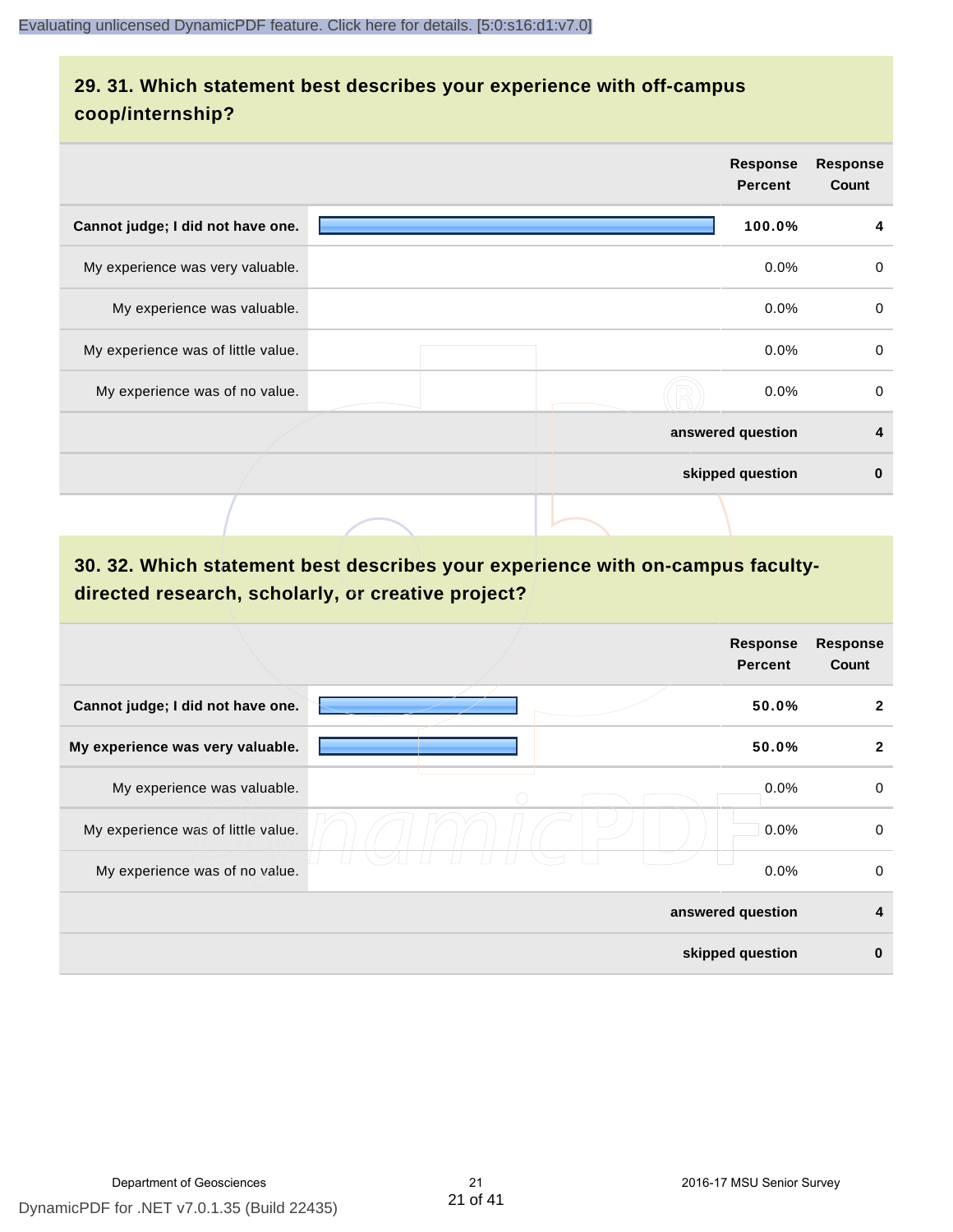## **31. 33. Which statement best describes your experience with academic advising in your major/area?**

| <b>Response</b><br><b>Percent</b>                                  | <b>Response</b><br>Count |
|--------------------------------------------------------------------|--------------------------|
| 0.0%                                                               | $\mathbf 0$              |
| 100.0%                                                             | 4                        |
| 0.0%                                                               | $\mathbf 0$              |
| 0.0%                                                               | $\mathbf 0$              |
| answered question                                                  | 4                        |
| skipped question                                                   | $\pmb{0}$                |
| $\bigcirc$<br>amnic Pil<br>$\begin{pmatrix} 1 \\ -1 \end{pmatrix}$ |                          |
|                                                                    |                          |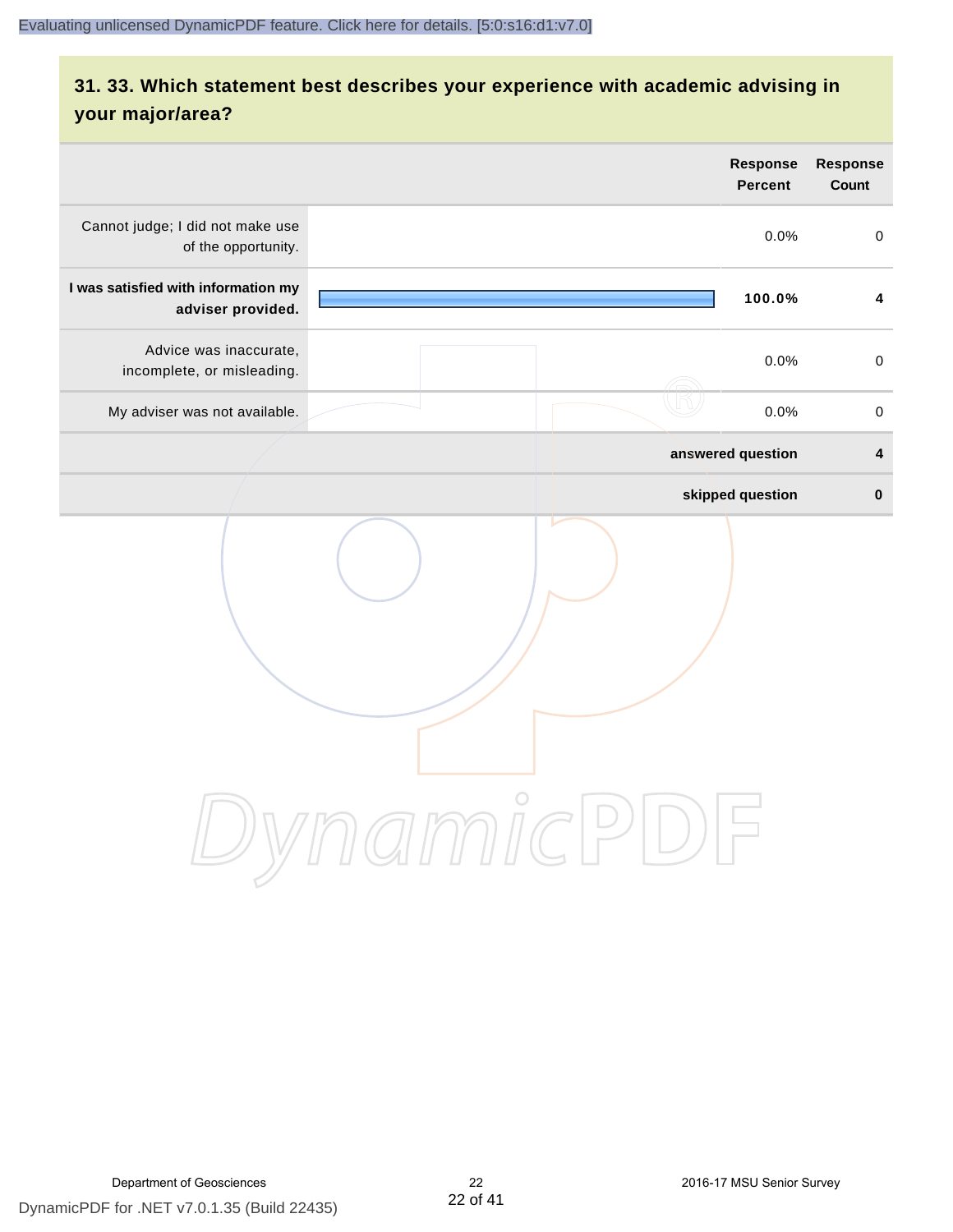## **31. 33. Which statement best describes your experience with academic advising in your major/area?**

| answered question | $\overline{4}$ |
|-------------------|----------------|
| skipped question  | $\bf{0}$       |

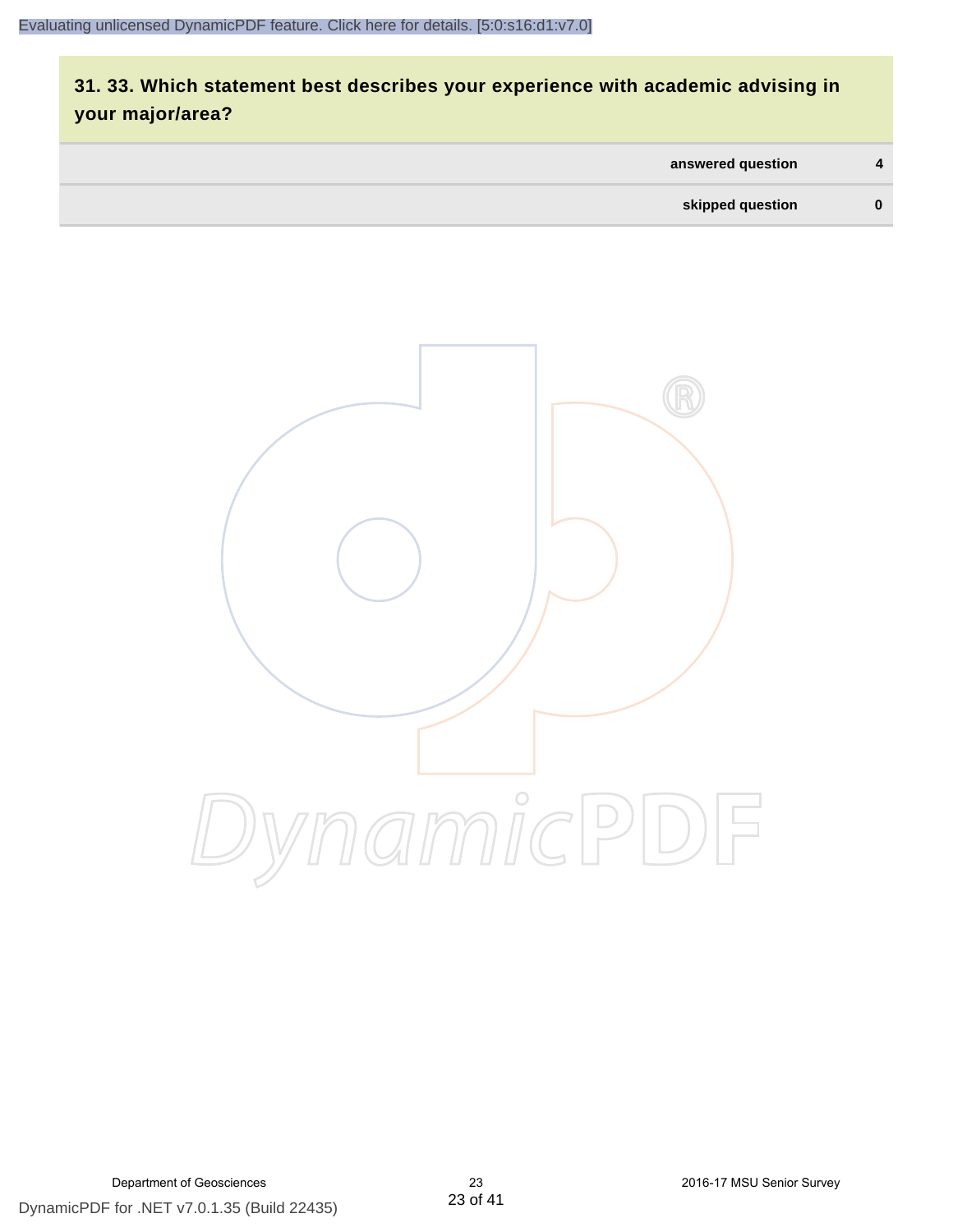## **32. Questions 34-48 For each of these items, indicate the extent to which you were satisfied.**

|                                                                                                                                                       | <b>Very</b><br>satisfied | <b>Satisfied</b> | <b>Dissatisfied</b> | <b>Very</b><br>dissatisfied | Rating<br>Average | Rating<br><b>Count</b> |
|-------------------------------------------------------------------------------------------------------------------------------------------------------|--------------------------|------------------|---------------------|-----------------------------|-------------------|------------------------|
| 34. Class size relative to type of<br>course                                                                                                          | 75.0% (3)                | 25.0% (1)        | $0.0\%$ (0)         | $0.0\%$ (0)                 | 3.75              | 4                      |
| 35. Out-of-class availability of<br>faculty                                                                                                           | 50.0% (2)                | $50.0\%$ (2)     | $0.0\%$ (0)         | $0.0\%$ (0)                 | 3.50              | 4                      |
| 36. Effectiveness of your high<br>school preparation for college work                                                                                 | 25.0% (1)                | $50.0\%$ (2)     | 25.0% (1)           | $0.0\%$ (0)                 | 3.00              | 4                      |
| 37. Fairness of faculty in their<br>treatment of individual students                                                                                  | 50.0% (2)                | $50.0\%$ (2)     | $0.0\%$ (0)         | $0.0\%$ (0)                 | 3.50              | 4                      |
| 38. Overall quality of instruction at<br><b>Murray State</b>                                                                                          | 25.0% (1)                | 75.0% (3)        | $0.0\%$ (0)         | $0.0\%$ (0)                 | 3.25              | $\overline{4}$         |
| 39. Quality of instruction in<br><b>University Studies (General</b><br>Education) courses                                                             | 25.0% (1)                | 75.0% (3)        | $0.0\%$ (0)         | $0.0\%$ (0)                 | 3.25              | 4                      |
| 40. Quality of instruction in your<br>major                                                                                                           | 75.0% (3)                | 25.0% (1)        | $0.0\%$ (0)         | $0.0\%$ (0)                 | 3.75              | $\overline{4}$         |
| 41. Clarity of program objectives in<br>your major                                                                                                    | 75.0% (3)                | $25.0\%$ (1)     | $0.0\%$ (0)         | $0.0\%$ (0)                 | 3.75              | 4                      |
| 42. Intellectual challenge of the<br>academic program                                                                                                 | 75.0% (3)                | 25.0% (1)        | $0.0\%$ (0)         | $0.0\%$ (0)                 | 3.75              | 4                      |
| 43. Encouragement and<br>information from your major<br>department for employment after<br>graduation                                                 | $50.0\%(2)$              | $25.0\%$ (1)     | $25.0\%$ (1)        | $0.0\%$ (0)                 | 3.25              | 4                      |
| 44. Availability of opportunities to<br>engage in a faculty-mentored<br>research, scholarly, or creative<br>project in your area of<br>study/interest | 50.0% (2)                | 25.0% (1)        | 25.0% (1)           | $0.0\%$ (0)                 | 3.25              | 4                      |
| 45. Library hours                                                                                                                                     | 25.0% (1)                | 75.0% (3)        | $0.0\%$ (0)         | $0.0\%$ (0)                 | 3.25              | 4                      |
| answered question                                                                                                                                     |                          |                  |                     |                             |                   | 4                      |
| skipped question                                                                                                                                      |                          |                  |                     |                             |                   |                        |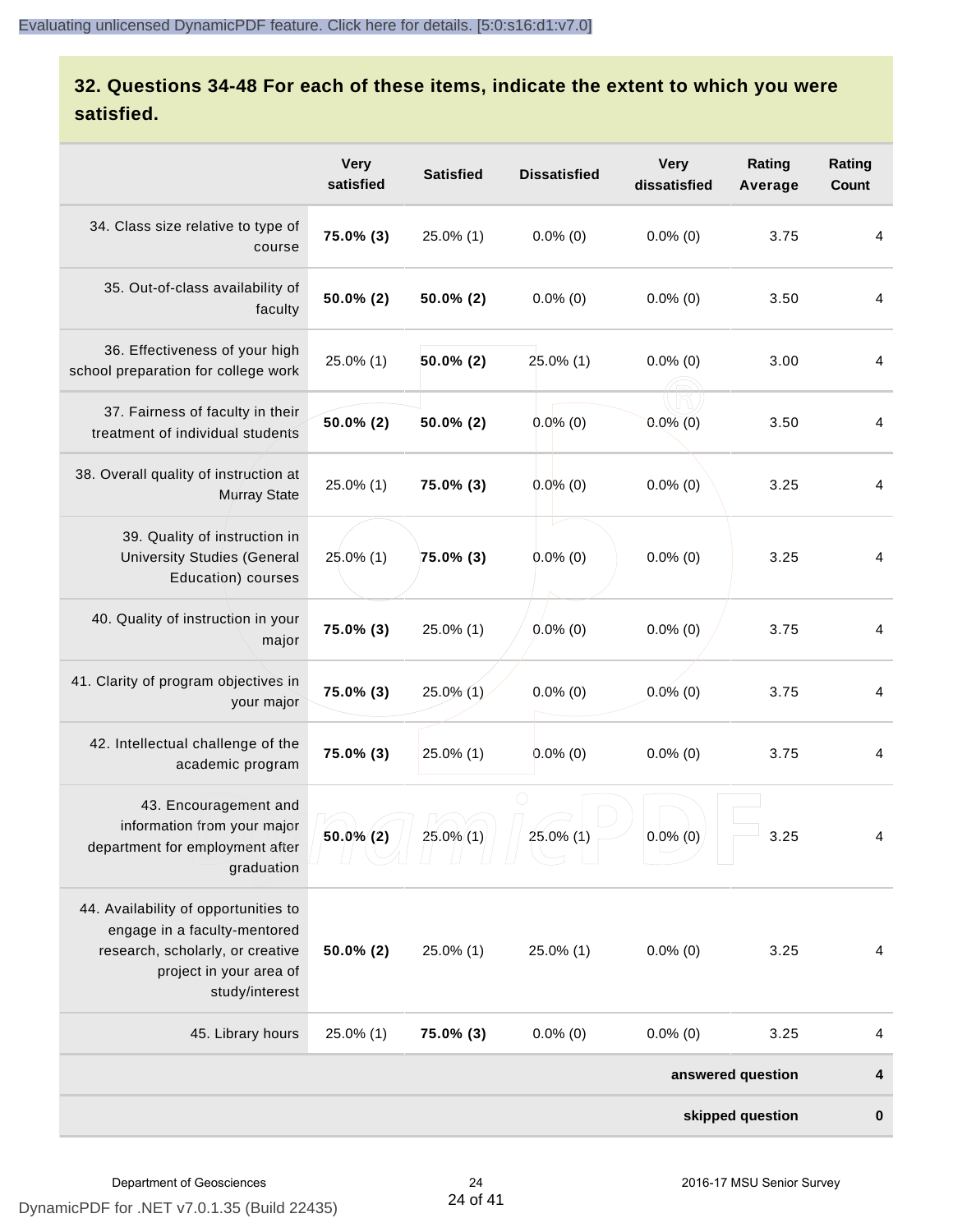#### **32. Questions 34-48 For each of these items, indicate the extent to which you were satisfied.**

| 46 Effectiveness of library<br>personnel in meeting your<br>information needs                                                | 75.0% (3) | $0.0\%$ (0)  | $25.0\%$ (1) | $0.0\%$ (0) | 3.50              | 4        |
|------------------------------------------------------------------------------------------------------------------------------|-----------|--------------|--------------|-------------|-------------------|----------|
| 47. Access to on-hand or<br>electronic library resources                                                                     | 75.0% (3) | $25.0\%$ (1) | $0.0\%$ (0)  | $0.0\%$ (0) | 3.75              | 4        |
| 48. Computer, individual and group<br>work spaces available within<br>University Libraries (Waterfield,<br>Pogue and Overby) | 75.0% (3) | $25.0\%$ (1) | $0.0\%$ (0)  | $0.0\%$ (0) | 3.75              | 4        |
|                                                                                                                              |           |              |              |             | answered question | 4        |
|                                                                                                                              |           |              |              |             | skipped question  | $\bf{0}$ |
|                                                                                                                              |           |              |              |             |                   |          |

**33. Questions 49-55 University Studies is designed to offer you a broad base of skills and knowledge and to prepare you for upper division study. Please indicate how effective University Studies at Murray State was in helping you achieve these goals.**

|                                                                            | <b>Very</b><br>effective | <b>Effective</b> | <b>Ineffective</b> | <b>Very</b><br>ineffective | Rating<br>Average | Rating<br><b>Count</b> |
|----------------------------------------------------------------------------|--------------------------|------------------|--------------------|----------------------------|-------------------|------------------------|
| 49. Writing skills                                                         | $50.0\%$ (2)             | $50.0\%$ (2)     | $0.0\%$ (0)        | $0.0\%$ (0)                | 3.50              | $\overline{4}$         |
| 50. Speaking skills                                                        | 75.0% (3)                | $25.0\%$ (1)     | $0.0\%$ (0)        | $0.0\%$ (0)                | 3.75              | 4                      |
| 51. Critical thinking skills                                               | $50.0\%$ (2)             | $50.0\%$ (2)     | $0.0\%$ (0)        | $0.0\%(0)$                 | 3.50              | $\overline{4}$         |
| 52. Technology skills/computer<br>skills                                   | 50.0% (2)                | $50.0\%$ (2)     | $0.0\%$ (0)        | $0.0\%$ (0)                | 3.50              | 4                      |
| 53. General knowledge in the<br>liberal arts and sciences                  | $50.0\%$ (2)             | $50.0\%$ (2)     | $0.0\%$ (0)        | $0.0\%$ (0)                | 3.50              | 4                      |
| 54. International perspectives                                             | 50.0% (2)                | $50.0\%$ (2)     | $0.0\%$ (0)        | $0.0\%$ (0)                | 3.50              | 4                      |
| 55. Stimulation of interest in areas<br>outside your chosen field of study | 75.0% (3)                | 25.0% (1)        | $0.0\%$ (0)        | $0.0\%$ (0)                | 3.75              | 4                      |
|                                                                            |                          |                  |                    |                            | answered question | 4                      |
|                                                                            |                          |                  |                    |                            | skipped question  | $\bf{0}$               |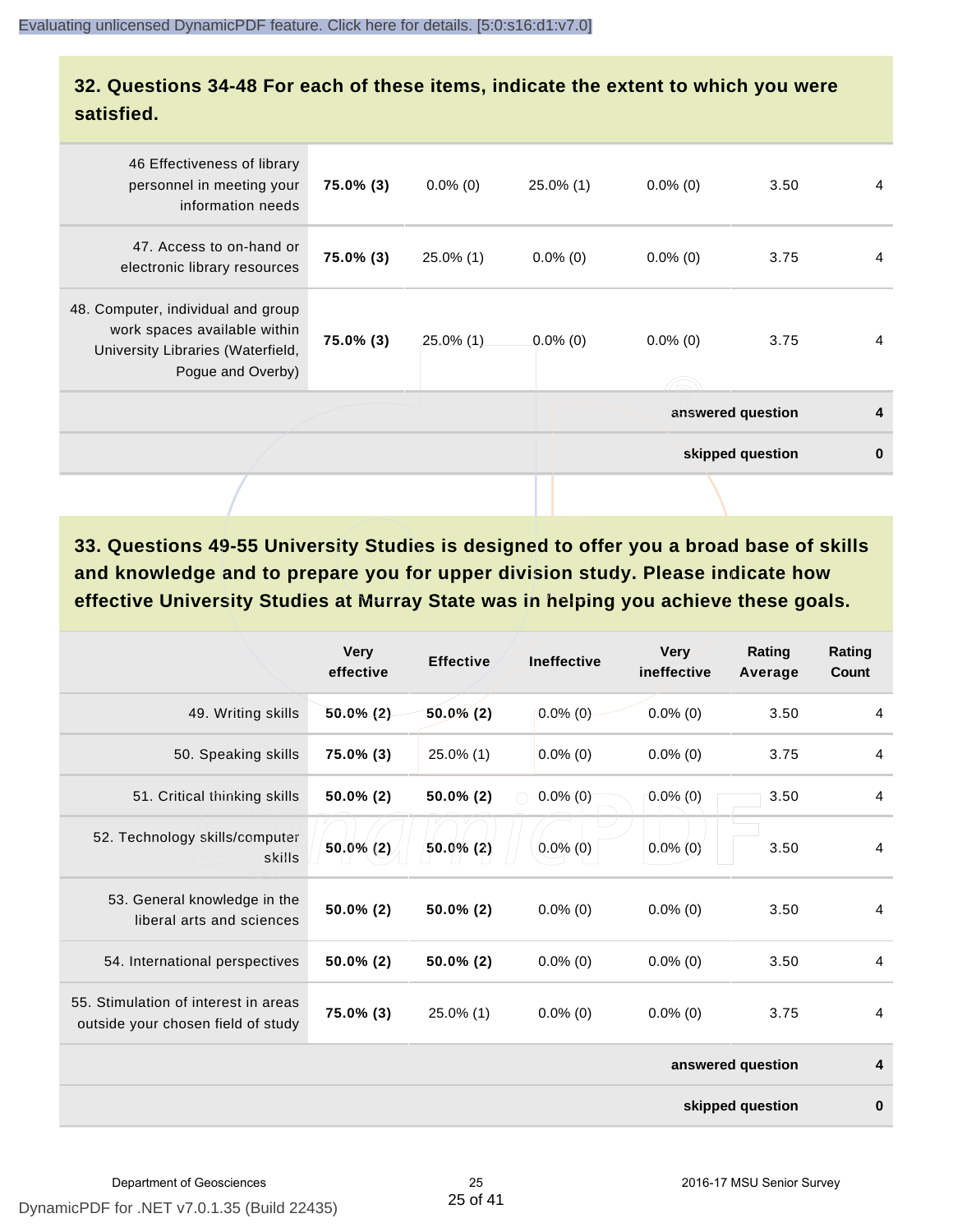**34. Questions 56-89For each of these services, activities or programs that you used, please indicate the extent to which you were satisfied that they met your needs. For those that you did not use, mark the "Did Not Use" option.**

|                                                                                    | <b>Very</b><br>satisfied | <b>Satisfied</b>                   | <b>Dissatisfied</b>         | <b>Very</b><br>dissatisfied | <b>Did Not</b><br><b>Use</b> | Rating<br>Average | Rating<br>Count         |
|------------------------------------------------------------------------------------|--------------------------|------------------------------------|-----------------------------|-----------------------------|------------------------------|-------------------|-------------------------|
| 56. African-American/Multicultural<br><b>Student Services</b>                      | $0.0\%$ (0)              | $0.0\%$ (0)                        | $0.0\%$ (0)                 | $0.0\%$ (0)                 | 100.0%<br>(4)                | 0.00              | $\overline{4}$          |
| 57. Blackboard/Canvas                                                              | 25.0%<br>(1)             | 75.0%<br>(3)                       | $0.0\%$ (0)                 | $0.0\%$ (0)                 | $0.0\%$ (0)                  | 3.25              | 4                       |
| 58. Career Services Office                                                         | $0.0\%$ (0)              | 25.0%<br>(1)                       | $0.0\%$ (0)                 | $0.0\%$ (0)                 | 75.0%<br>(3)                 | 3.00              | $\overline{4}$          |
| 59. Cultural programming and<br>activities                                         | $0.0\%$ (0)              | $0.0\%$ (0)                        | $0.0\%$ (0)                 | $0.0\%$ (0)                 | 100.0%<br>$\binom{4}{ }$     | 0.00              | $\overline{\mathbf{4}}$ |
| 60. Degree audit (MAP report)                                                      | 25.0%<br>(1)             | 75.0%<br>(3)                       | $0.0\%$ (0)                 | $0.0\%$ (0)                 | $0.0\%$ (0)                  | 3.25              | 4                       |
| 61. Financial Aid Office customer<br>service                                       | $0.0\%$ (0)              | 50.0%<br>(2)                       | 25.0% (1)                   | $0.0\%$ (0)                 | 25.0%<br>(1)                 | 2.67              | $\overline{4}$          |
| 62. Dining Services                                                                | 25.0%<br>(1)             | 50.0%<br>(2)                       | $0.0\%$ (0)                 | $0.0\%$ (0)                 | 25.0%<br>(1)                 | 3.33              | $\overline{\mathbf{4}}$ |
| 63. Graduation Office                                                              | $0.0\%$ (0)              | 50.0%<br>(2)                       | $0.0\%$ (0)                 | $0.0\%$ (0)                 | 50.0%<br>(2)                 | 3.00              | $\overline{\mathbf{4}}$ |
| 64. Greek life and activities                                                      | 25.0%<br>(1)             | $0.0\%$ (0)                        | $0.0\%$ (0)                 | $0.0\%$ (0)                 | 75.0%<br>(3)                 | 4.00              | $\overline{\mathbf{4}}$ |
| 65. Health Services                                                                | 50.0%<br>(2)             | 25.0%<br>(1)                       | $0.0\%$ (0)                 | $0.0\%$ (0)                 | 25.0%<br>(1)                 | 3.67              | $\overline{4}$          |
| 66. Honor Societies/Departmental<br><b>Clubs/Special Interest</b><br>Organizations | $\sqcup$<br>25.0%<br>(1) | $\Box$<br>$\sqcup$<br>25.0%<br>(1) | $\Box$<br>U.<br>$0.0\%$ (0) | $0.0\%$ (0)                 | 50.0%<br>(2)                 | 3.50              | $\overline{\mathbf{4}}$ |
| 67. International programs and<br>activities                                       | 25.0%<br>(1)             | $0.0\%$ (0)                        | $0.0\%$ (0)                 | $0.0\%$ (0)                 | 75.0%<br>(3)                 | 4.00              | $\overline{4}$          |
| 68. International student support<br>services                                      | 25.0%<br>(1)             | $0.0\%$ (0)                        | $0.0\%$ (0)                 | $0.0\%$ (0)                 | 75.0%<br>(3)                 | 4.00              | $\overline{\mathbf{4}}$ |
|                                                                                    |                          |                                    |                             |                             |                              | answered question | 4                       |
|                                                                                    |                          |                                    |                             |                             |                              | skipped question  | $\pmb{0}$               |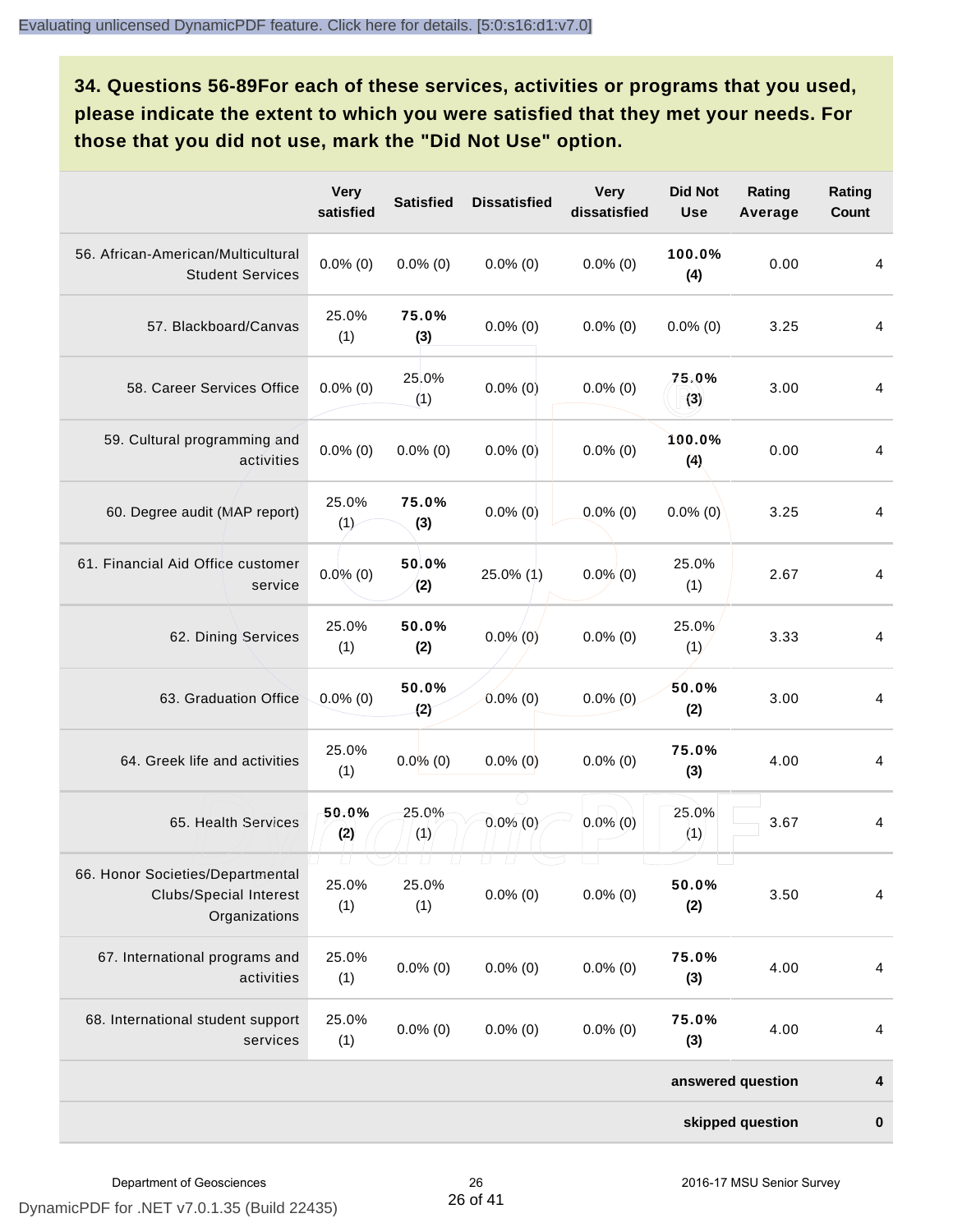**34. Questions 56-89For each of these services, activities or programs that you used, please indicate the extent to which you were satisfied that they met your needs. For those that you did not use, mark the "Did Not Use" option.**

| 69. Internet and wireless access<br>for study and research needs | 75.0%<br>(3) | 25.0%<br>(1) | $0.0\%$ (0)                 | $0.0\%$ (0) | $0.0\%$ (0)       | 3.75 | 4                       |
|------------------------------------------------------------------|--------------|--------------|-----------------------------|-------------|-------------------|------|-------------------------|
| 70. Intramural Sports and<br>Recreation                          | 25.0%<br>(1) | 25.0%<br>(1) | $0.0\%$ (0)                 | $0.0\%$ (0) | 50.0%<br>(2)      | 3.50 | $\overline{4}$          |
| 71. LGBT programs                                                | 25.0%<br>(1) | 25.0%<br>(1) | $0.0\%$ (0)                 | $0.0\%$ (0) | 50.0%<br>(2)      | 3.50 | 4                       |
| 72. Lowry Center/Developmental<br>courses and tutoring           | $0.0\%$ (0)  | 25.0%<br>(1) | $0.0\%$ (0)                 | $0.0\%$ (0) | 75.0%<br>(3)      | 3.00 | 4                       |
| 73. Library                                                      | 75.0%<br>(3) | 25.0%<br>(1) | $0.0\%$ (0)                 | $0.0\%$ (0) | $0.0\%$ (0)       | 3.75 | $\overline{4}$          |
| 74. MSU web site                                                 | 50.0%<br>(2) | 50.0%<br>(2) | $0.0\%$ (0)                 | $0.0\%$ (0) | $0.0\%$ (0)       | 3.50 | 4                       |
| 75. NCAA Sports                                                  | $0.0\%$ (0)  | 25.0%<br>(1) | $0.0\%$ (0)                 | $0.0\%$ (0) | 75.0%<br>(3)      | 3.00 | 4                       |
| 76. Online courses that are not<br><b>Blackboard or Canvas</b>   | $0.0\%$ (0)  | $0.0\%$ (0)  | $25.0\%$ (1)                | $0.0\%$ (0) | 75.0%<br>(3)      | 2.00 | $\overline{4}$          |
| 77. Public Safety/Security<br>Services                           | 25.0%<br>(1) | 50.0%<br>(2) | 25.0% (1)                   | $0.0\%$ (0) | $0.0\%$ (0)       | 3.00 | 4                       |
| 78. Registration through myGate                                  | 75.0%<br>(3) | 25.0%<br>(1) | $0.0\%$ (0)                 | $0.0\%$ (0) | $0.0\%$ (0)       | 3.75 | $\overline{a}$          |
| 79. Residential College<br>programming and activities            | $0.0\%$ (0)  | 25.0%<br>(1) | 25.0% (1)                   | $0.0\%$ (0) | 50.0%<br>(2)      | 2.50 | $\overline{4}$          |
| 80. Scholarships/grants/student<br>employment                    | 50.0%<br>(2) | 25.0%<br>(1) | U.<br>$\Box$<br>$0.0\%$ (0) | $0.0\%$ (0) | 25.0%<br>(1)      | 3.67 | $\overline{\mathbf{4}}$ |
| 81. Services for non-traditional<br>students                     | $0.0\%$ (0)  | 25.0%<br>(1) | $0.0\%$ (0)                 | $0.0\%$ (0) | 75.0%<br>(3)      | 3.00 | $\overline{\mathbf{4}}$ |
| 82. Student Disability Services<br>(SDS)                         | $0.0\%$ (0)  | $0.0\%$ (0)  | $0.0\%$ (0)                 | $0.0\%$ (0) | 100.0%<br>(4)     | 0.00 | 4                       |
|                                                                  |              |              |                             |             | answered question |      | 4                       |
|                                                                  |              |              |                             |             | skipped question  |      | $\boldsymbol{0}$        |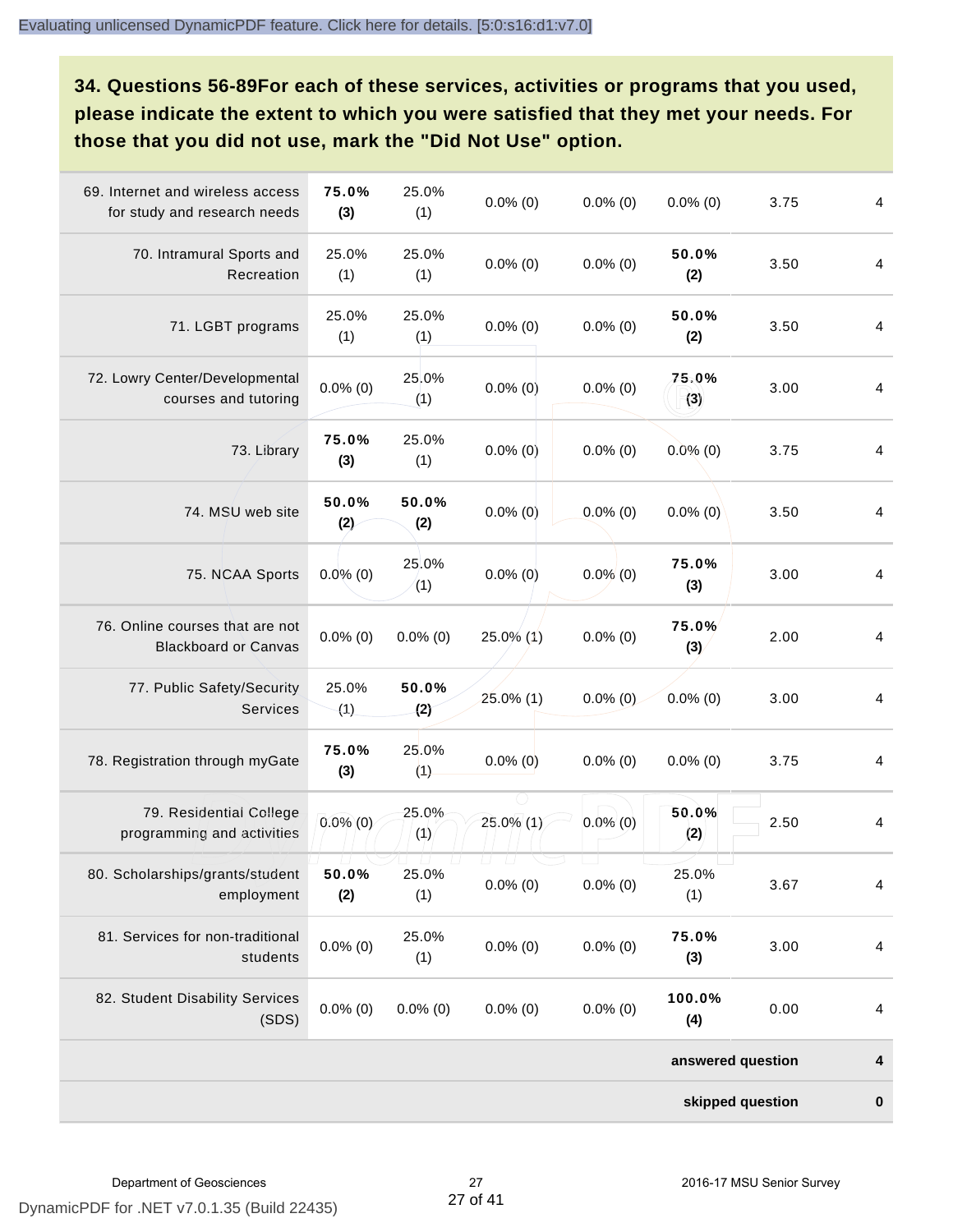**34. Questions 56-89For each of these services, activities or programs that you used, please indicate the extent to which you were satisfied that they met your needs. For those that you did not use, mark the "Did Not Use" option.**

| 83. Transcript requests               | 25.0%<br>(1) | 25.0%<br>(1) | $0.0\%$ (0) | $0.0\%$ (0) | 50.0%<br>(2)      | 3.50 | $\overline{4}$ |
|---------------------------------------|--------------|--------------|-------------|-------------|-------------------|------|----------------|
| 84. Student Support Services<br>(SSS) | 25.0%<br>(1) | $0.0\%$ (0)  | $0.0\%$ (0) | $0.0\%$ (0) | 75.0%<br>(3)      | 4.00 | $\overline{4}$ |
| 85. Transfer Center                   | 25.0%<br>(1) | $0.0\%$ (0)  | $0.0\%$ (0) | $0.0\%$ (0) | 75.0%<br>(3)      | 4.00 | 4              |
| 86. University Counseling Services    | $0.0\%$ (0)  | $0.0\%$ (0)  | $0.0\%$ (0) | $0.0\%$ (0) | 100.0%<br>(4)     | 0.00 | 4              |
| 87. Veteran Services                  | 25.0%<br>(1) | $0.0\%$ (0)  | $0.0\%$ (0) | $0.0\%$ (0) | 75.0%<br>(3)      | 4.00 | 4              |
| 88. Wellness Center                   | $0.0\%$ (0)  | 75.0%<br>(3) | $0.0\%$ (0) | $0.0\%$ (0) | 25.0%<br>(1)      | 3.00 | $\overline{4}$ |
| 89. Women's Center                    | $0.0\%$ (0)  | $0.0\%$ (0)  | $0.0\%$ (0) | $0.0\%$ (0) | 100.0%<br>(4)     | 0.00 | 4              |
|                                       |              |              |             |             | answered question |      | 4              |
|                                       |              |              |             |             | skipped question  |      | $\pmb{0}$      |

**35. 90. To what extent did you participate in Residential College activities?**

|                     | <b>Response</b><br><b>Percent</b> | <b>Response</b><br>Count |
|---------------------|-----------------------------------|--------------------------|
| Did not participate | 25.0%                             | 1                        |
| Frequently          | $0.0\%$                           | $\mathbf 0$              |
| <b>Occasionally</b> | 50.0%                             | $\overline{2}$           |
| Seldom              | 25.0%                             | 1                        |
|                     | answered question                 | $\overline{4}$           |
|                     | skipped question                  | $\mathbf 0$              |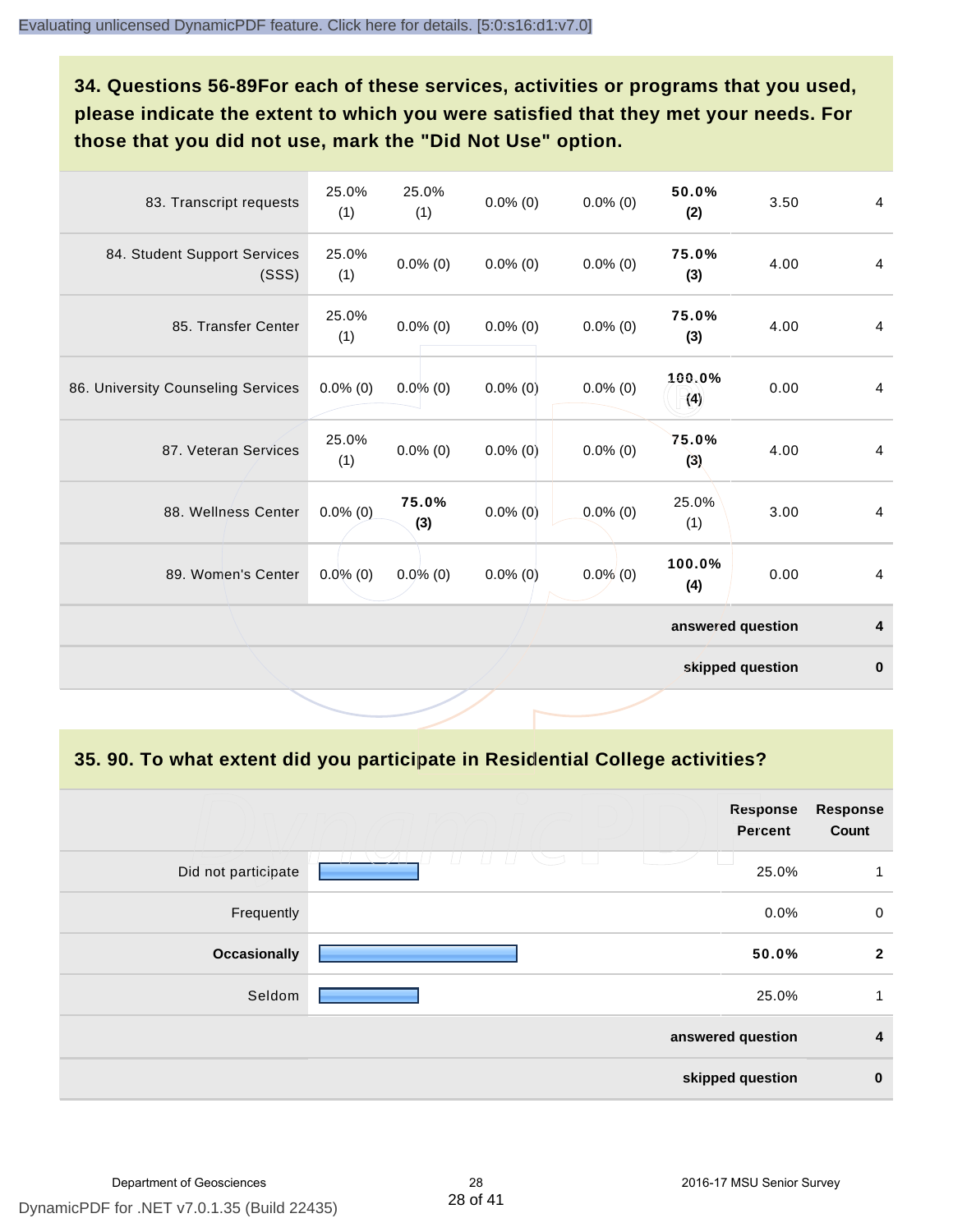#### **36. 91. Which phrase best describes your opinion of Residential Colleges?**

|                                                  | <b>Response</b><br><b>Percent</b> | <b>Response</b><br>Count |
|--------------------------------------------------|-----------------------------------|--------------------------|
| Not familiar with Residential<br><b>Colleges</b> | 50.0%                             | $\overline{2}$           |
| Very positive                                    | $0.0\%$                           | $\mathbf 0$              |
| Positive                                         | 25.0%                             | 1                        |
| Negative                                         | 25.0%                             | 1                        |
| Very negative                                    | 0.0%                              | $\mathbf 0$              |
|                                                  | answered question                 | 4                        |
|                                                  | skipped question                  | $\bf{0}$                 |
|                                                  |                                   |                          |

## **37. 92. When you graduate how many times will you have studied abroad during your university career?**

| <b>Response</b><br>Count | Response<br><b>Percent</b> |               |
|--------------------------|----------------------------|---------------|
| $\mathbf{2}$             | 50.0%                      | <b>None</b>   |
| 1                        | 25.0%                      | One           |
| $\boldsymbol{0}$         | 0.0%                       | Two           |
| 1                        | 25.0%                      | Three or more |
| 4                        | answered question          |               |
| $\mathbf 0$              | skipped question           |               |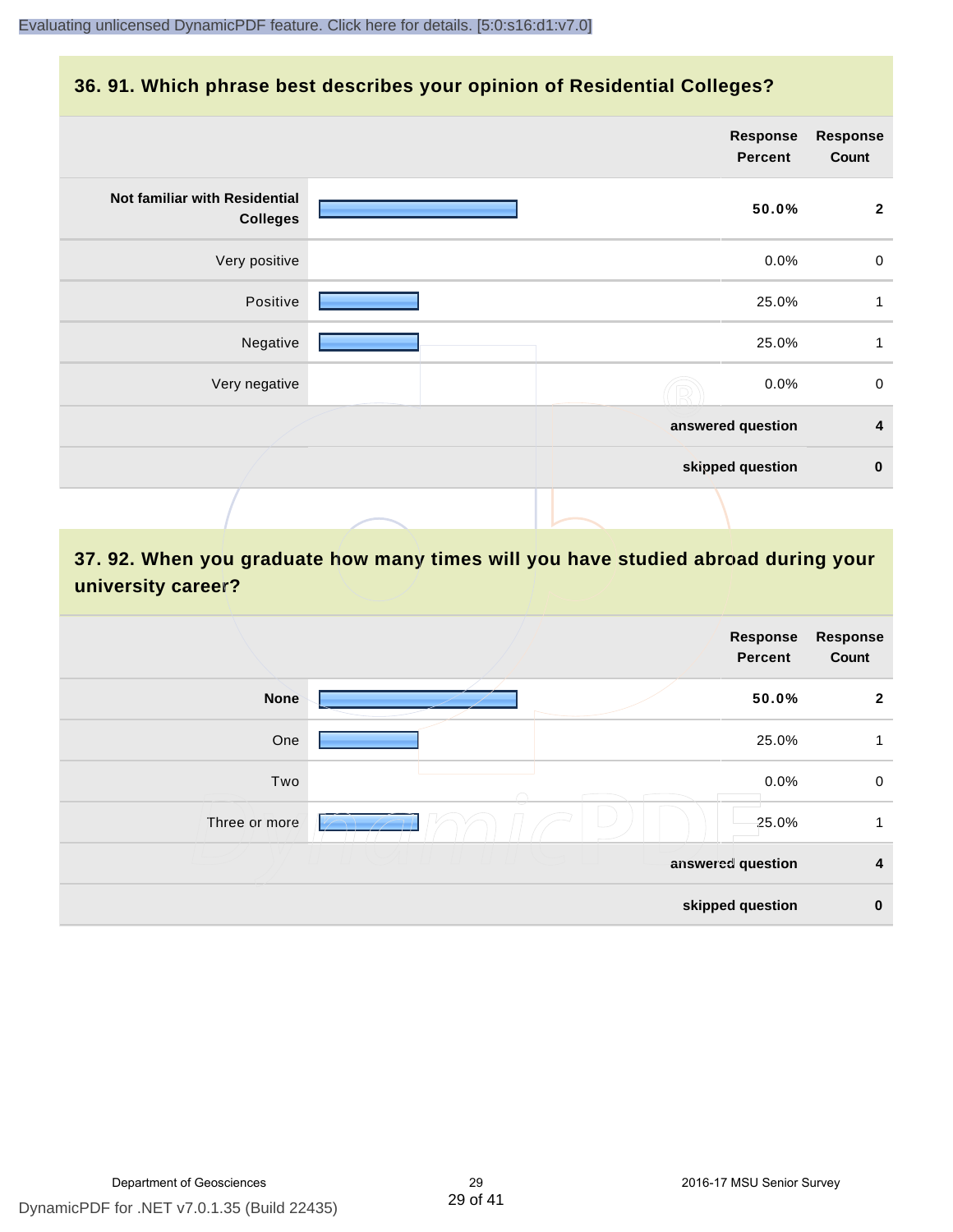**38. Questions 93-102 The University has formulated ten desired "Characteristics of the Murray State University Graduate." Please indicate how effective your MSU experience was in enhancing your abilities in each area.**

|                                                                                                                                                                      | <b>Very</b><br>effective | <b>Effective</b> | <b>Ineffective</b> | <b>Very</b><br>ineffective | Rating<br>Average | Rating<br>Count |
|----------------------------------------------------------------------------------------------------------------------------------------------------------------------|--------------------------|------------------|--------------------|----------------------------|-------------------|-----------------|
| 93. Engage in mature,<br>independent and creative thought<br>and express that thought<br>effectively in oral and written<br>communication;                           | 50.0% (2)                | $50.0\%$ (2)     | $0.0\%$ (0)        | $0.0\%$ (0)                | 3.50              | 4               |
| 94. Understand and apply the<br>critical and scientific<br>methodologies that academic<br>disciplines employ to discover<br>knowledge and ascertain its<br>validity; | $50.0\%$ (2)             | $50.0\%$ (2)     | $0.0\%$ (0)        | $0.0\%$ (0)                | 3.50              | 4               |
| 95. Apply sound standards of<br>information gathering, analysis<br>and evaluation to reach logical<br>decisions;                                                     | 75.0% (3)                | 25.0% (1)        | $0.0\%$ (0)        | $0.0\%$ (0)                | 3.75              | 4               |
| 96. Understand the roles and<br>applications of science and<br>technology in the solution of the<br>problems of a changing world;                                    | 75.0% (3)                | 25.0% (1)        | $0.0\%$ (0)        | $0.0\%$ (0)                | 3.75              | 4               |
| 97. Demonstrate a critical<br>understanding of the world's<br>historical, literary, philosophical<br>and artistic traditions;                                        | 50.0% (2)                | $50.0\%$ (2)     | $0.0\%$ (0)        | $0.0\%$ (0)                | 3.50              | 4               |
| 98. Understand the dynamics of<br>cultural diversity, of competing<br>economic and political systems,<br>and of complex moral and ethical<br>issues;                 | 50.0% (2)                | 50.0% (2)        | $0.0\%$ (0)        | $0.0\%$ (0)                | 3.50              | 4               |
| 99. Understand the nature of and<br>engage in ethical behavior and<br>responsible citizenship;                                                                       | 75.0% (3)                | 25.0% (1)        | $0.0\%$ (0)        | $0.0\%$ (0)                | 3.75              | $\overline{4}$  |
|                                                                                                                                                                      |                          |                  |                    |                            | answered question | 4               |
|                                                                                                                                                                      |                          |                  |                    |                            | skipped question  | $\bf{0}$        |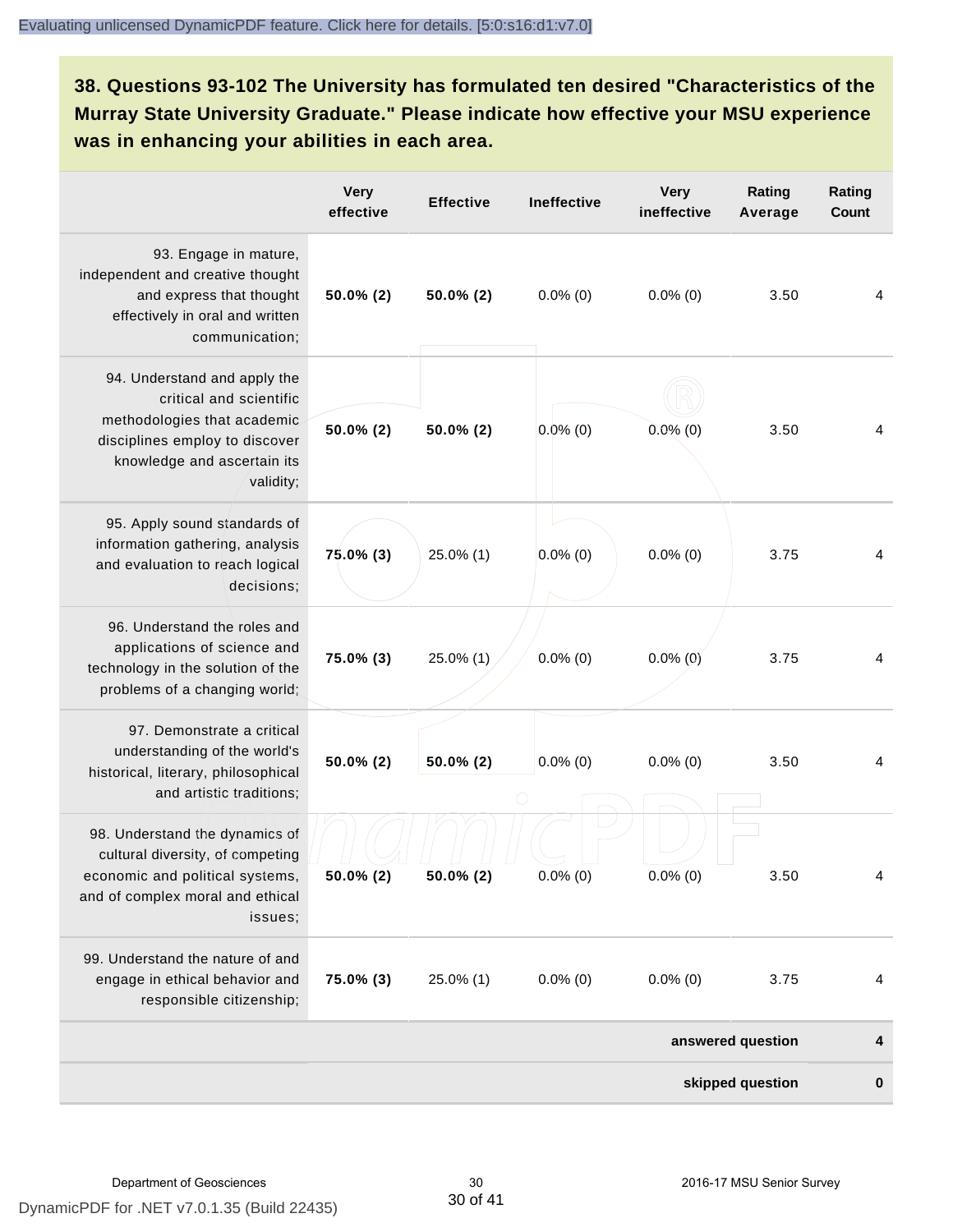**38. Questions 93-102 The University has formulated ten desired "Characteristics of the Murray State University Graduate." Please indicate how effective your MSU experience was in enhancing your abilities in each area.**

| 100. Understand the importance of<br>the behaviors necessary to<br>maintain a healthy lifestyle; | 75.0% (3) | 25.0% (1) | $0.0\%$ (0) | $0.0\%$ (0)           | 3.75              | $\overline{4}$ |
|--------------------------------------------------------------------------------------------------|-----------|-----------|-------------|-----------------------|-------------------|----------------|
| 101. Demonstrate mastery of a<br>chosen field of study;                                          | 75.0% (3) | 25.0% (1) | $0.0\%$ (0) | $0.0\%$ (0)           | 3.75              | $\overline{4}$ |
| 102. Value intellectual pursuit and<br>continuous learning in a changing<br>world.               | 75.0% (3) | 25.0% (1) | $0.0\%$ (0) | $0.0\%$ (0)<br>$\Box$ | 3.75              | $\overline{4}$ |
|                                                                                                  |           |           |             |                       | answered question | 4              |
|                                                                                                  |           |           |             |                       | skipped question  | $\pmb{0}$      |
|                                                                                                  |           |           |             |                       |                   |                |
|                                                                                                  |           |           |             |                       |                   |                |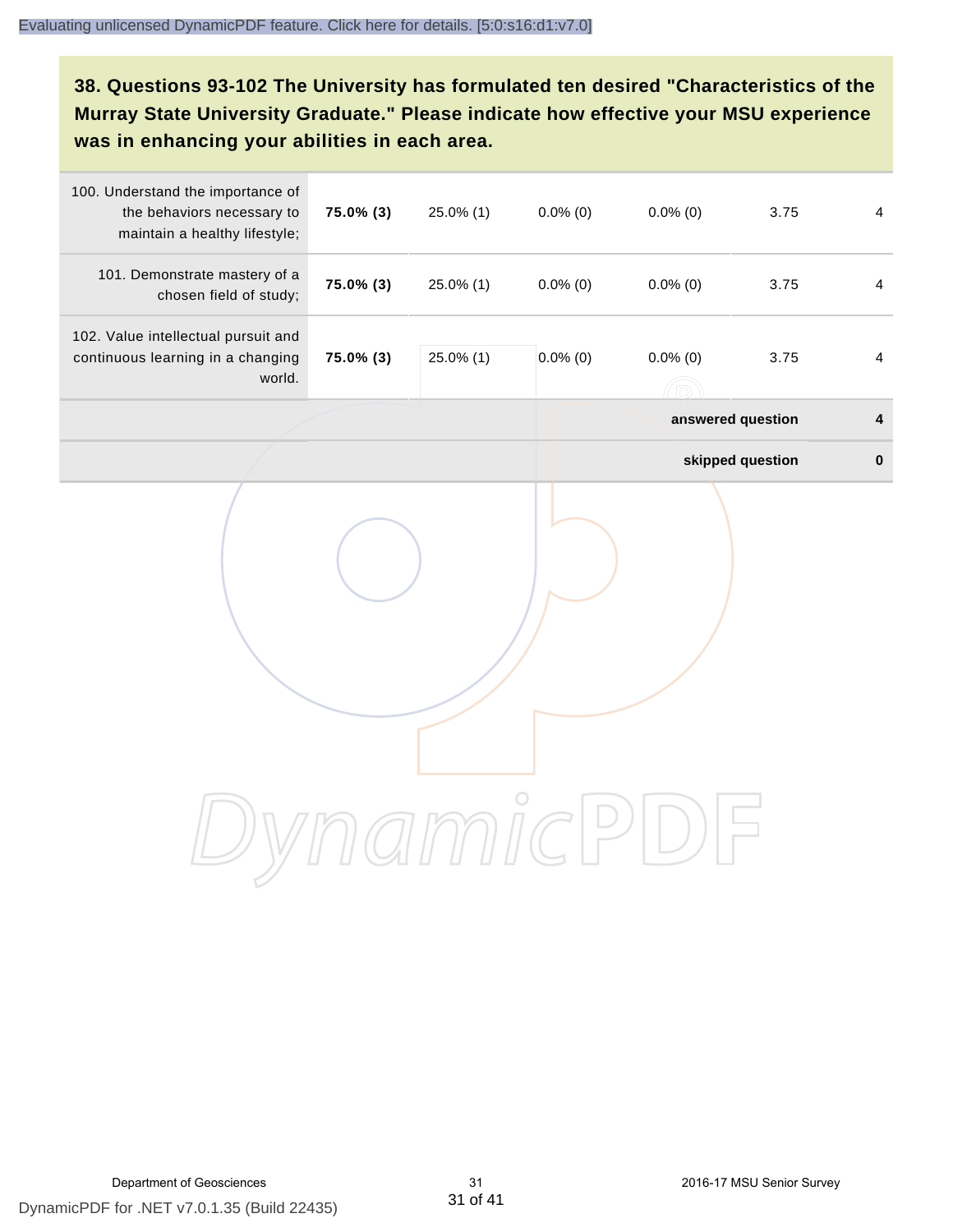#### **39. 103. What do you expect to do after you graduate?**

|                                                        | <b>Response</b><br><b>Percent</b> | Response<br>Count       |
|--------------------------------------------------------|-----------------------------------|-------------------------|
| I am unsure of my immediate<br>plans.                  | 0.0%                              | $\pmb{0}$               |
| I will look for a job.                                 | 25.0%                             | $\mathbf{1}$            |
| I will continue working in the<br>position I now have. | 0.0%                              | $\pmb{0}$               |
| I will work at a position I recently<br>accepted.      | 25.0%                             | $\mathbf{1}$            |
| I will do additional undergraduate<br>work.            | 0.0%                              | $\mathbf 0$             |
| I will go to graduate school.                          | 50.0%                             | $\overline{\mathbf{2}}$ |
| I will go to law school.                               | 0.0%                              | $\pmb{0}$               |
| I will go to medical school.                           | 0.0%                              | $\pmb{0}$               |
| I will go to other professional<br>school.             | 0.0%                              | $\pmb{0}$               |
| I will not work or attend school.                      | 0.0%                              | $\pmb{0}$               |
|                                                        | answered question                 | 4                       |
|                                                        | skipped question                  | $\pmb{0}$               |

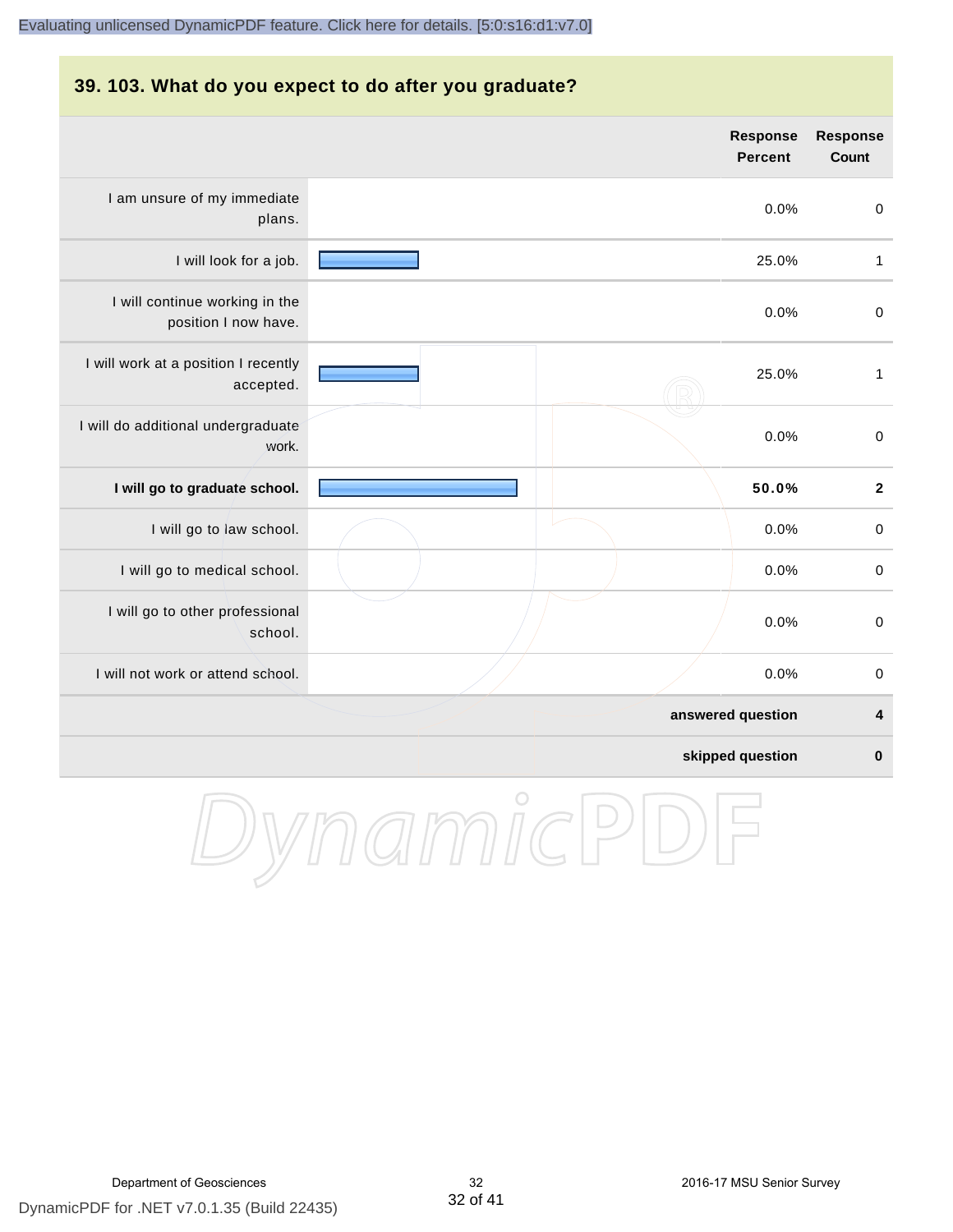# **39. 103. What do you expect to do after you graduate? answered question 4 skipped question 0**

### **40. 104. If you are already employed, how closely related is your job to your field of study?**

|                     |            | <b>Response</b><br><b>Percent</b> | Response<br>Count   |
|---------------------|------------|-----------------------------------|---------------------|
| Extremely close     |            | 0.0%                              | $\mathsf{O}\xspace$ |
| Somewhat close      |            | 50.0%                             | $\mathbf{2}$        |
| Somewhat different  |            | 0.0%                              | $\mathsf{O}\xspace$ |
| Extremely different |            | 25.0%                             | $\mathbf{1}$        |
| I cannot determine  |            | 0.0%                              | $\mathsf{O}\xspace$ |
| Does not apply      |            | 25.0%                             | $\mathbf{1}$        |
|                     |            | answered question                 | $\overline{4}$      |
|                     |            | skipped question                  | $\pmb{0}$           |
|                     | $\bigcirc$ |                                   |                     |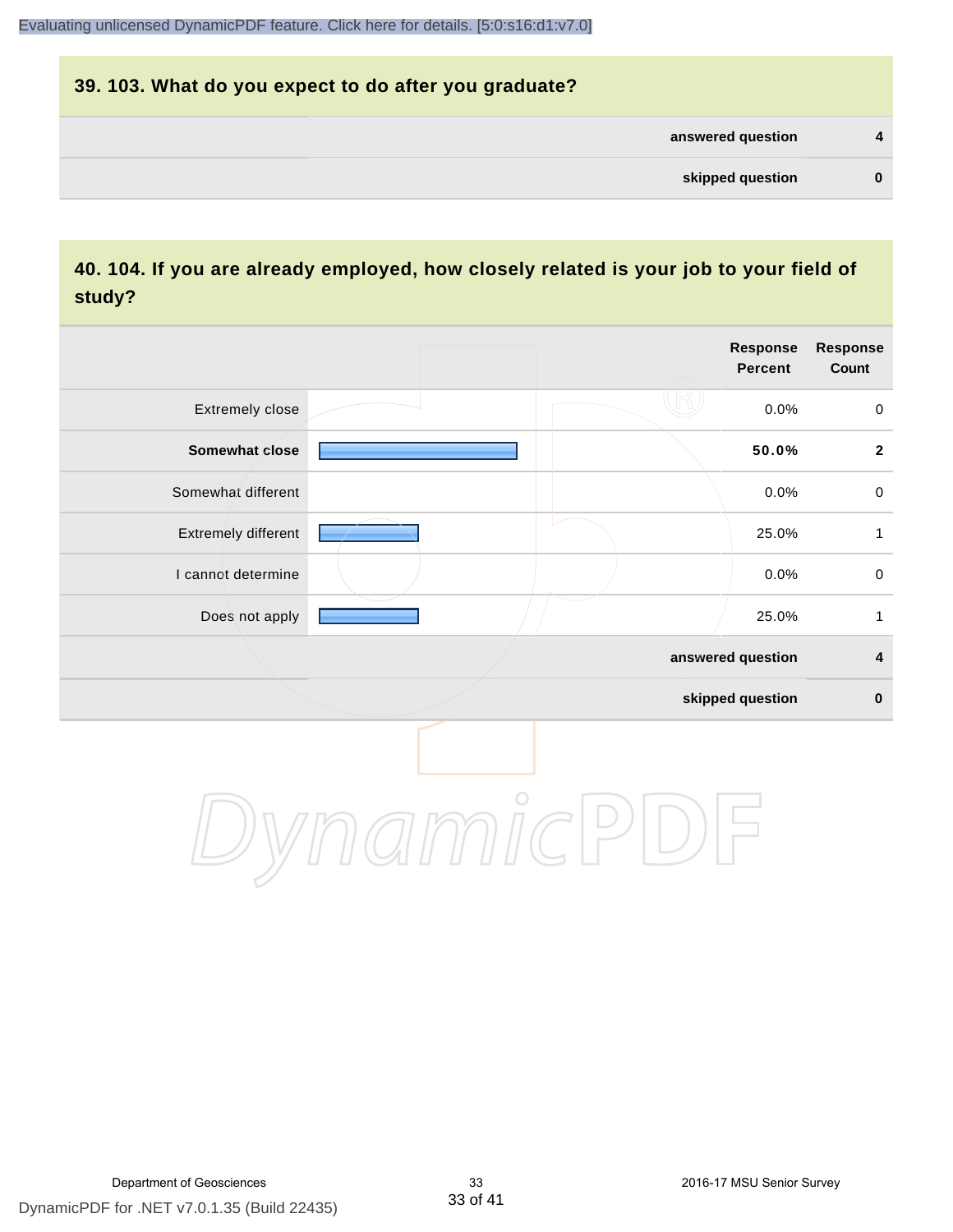## **41. 105. If you intend to work full-time, what do you expect your salary to be?**

| Count               |
|---------------------|
| $\mathbf{2}$        |
| $\mathsf{O}\xspace$ |
| $\mathsf{O}\xspace$ |
| $\pmb{0}$           |
| $\pmb{0}$           |
| $\pmb{0}$           |
| $\mathbf{1}$        |
| $\mathbf{1}$        |
| $\pmb{4}$           |
| $\pmb{0}$           |
|                     |
|                     |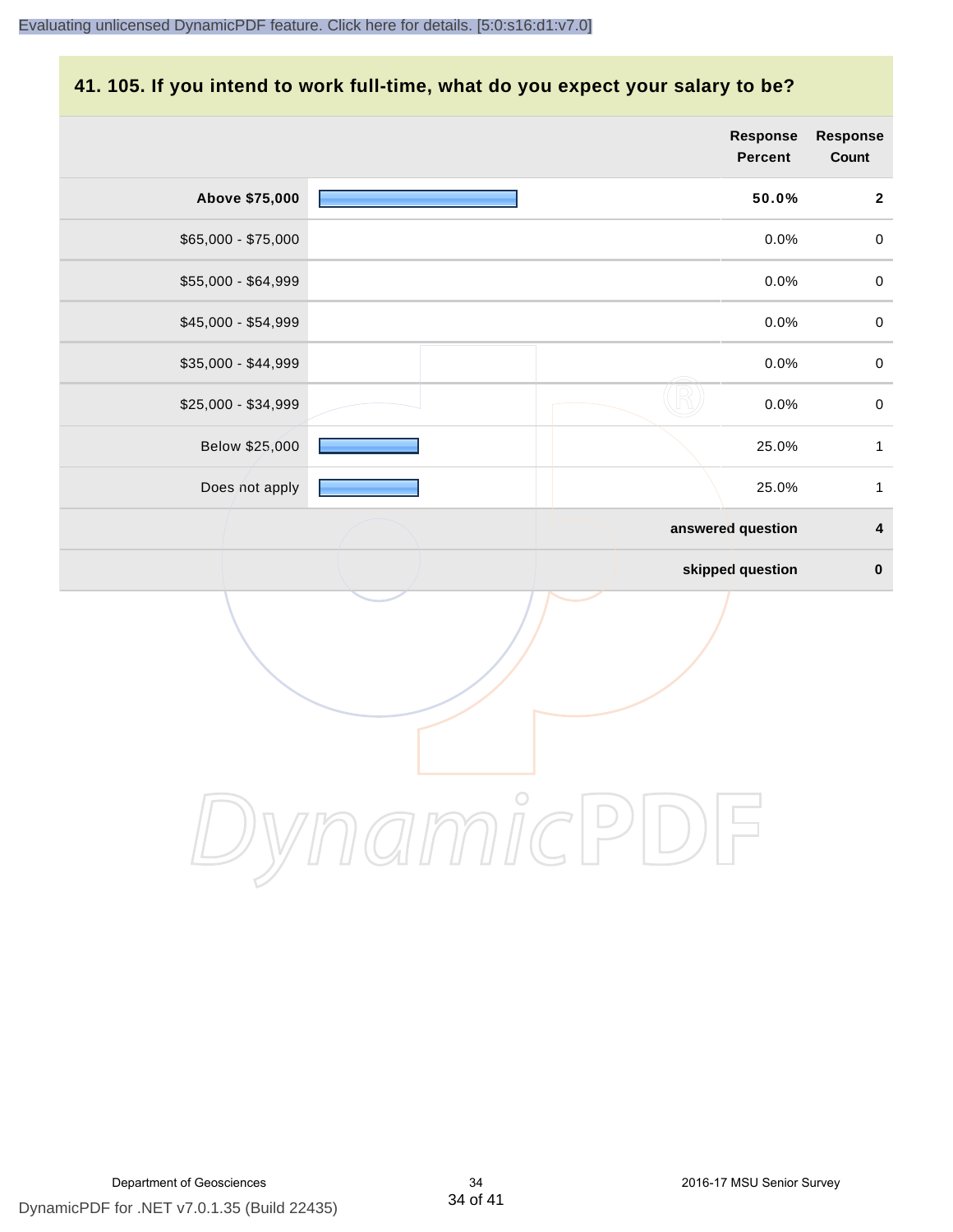#### **41. 105. If you intend to work full-time, what do you expect your salary to be?**

| answered question |  |
|-------------------|--|
| skipped question  |  |

## **42. 106. If you intend to continue your education, please indicate which statement best describes the institution you will attend.**

|                                        |  | <b>Response</b><br><b>Percent</b> | <b>Response</b><br>Count |
|----------------------------------------|--|-----------------------------------|--------------------------|
| <b>Murray State University</b>         |  | 25.0%                             |                          |
| University/College in Kentucky         |  | 0.0%                              | 0                        |
| University/College outside<br>Kentucky |  | 0.0%                              | $\mathbf 0$              |
| Does not apply                         |  | 75.0%                             | 3                        |
|                                        |  | answered question                 | 4                        |
|                                        |  | skipped question                  | $\mathbf 0$              |
|                                        |  |                                   |                          |

#### **43. 107. "I would recommend Murray State University to a prospective student."**

| <b>Response</b><br>Count | <b>Response</b><br><b>Percent</b> |                       |
|--------------------------|-----------------------------------|-----------------------|
| 3                        | 75.0%                             | <b>Strongly agree</b> |
| 1                        | 25.0%                             | Agree                 |
| $\mathbf 0$              | 0.0%                              | Disagree              |
| $\pmb{0}$                | 0.0%                              | Strongly disagree     |
| $\overline{4}$           | answered question                 |                       |
| $\bf{0}$                 | skipped question                  |                       |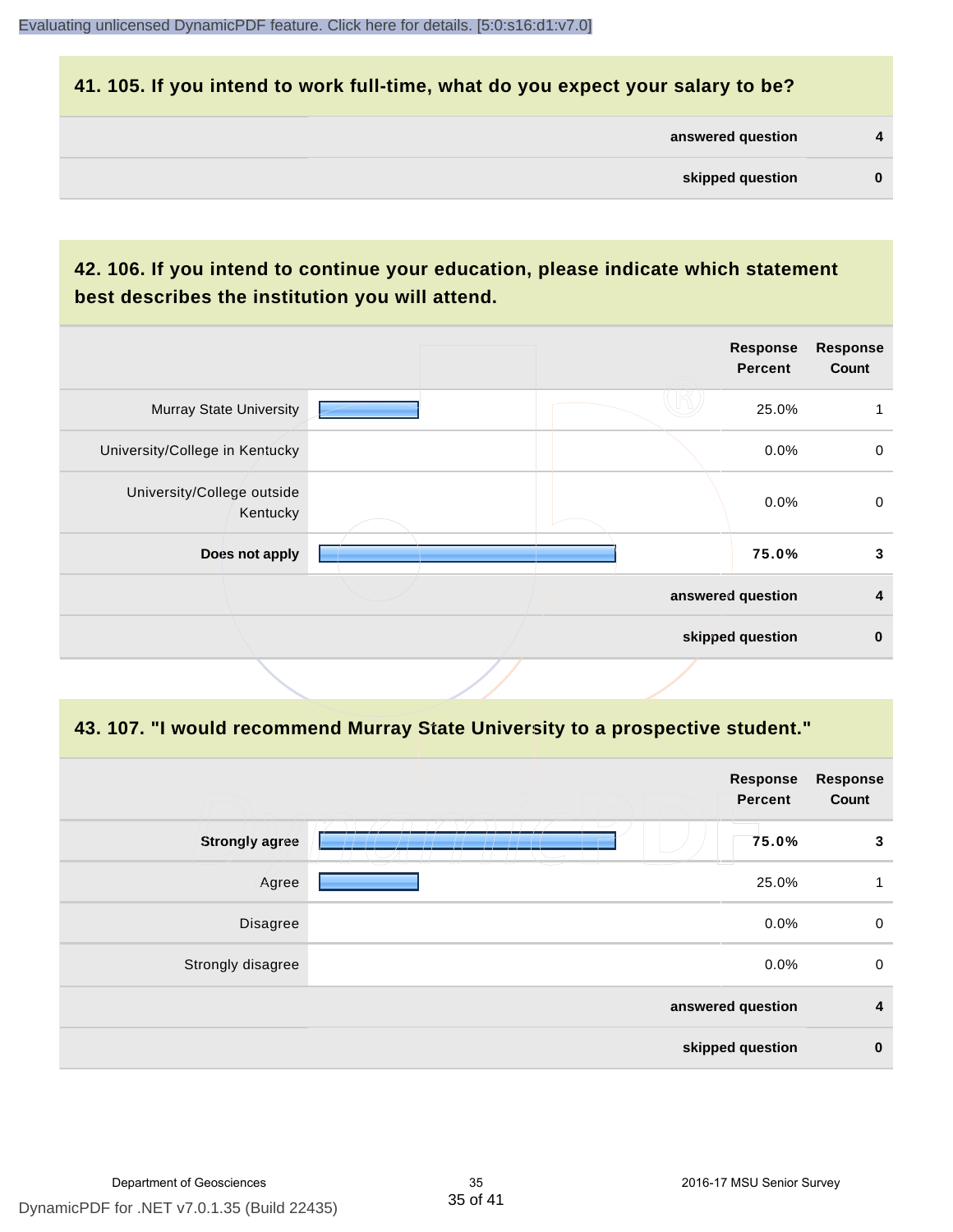| 44. Feedback:     |                   |
|-------------------|-------------------|
|                   | Response<br>Count |
|                   |                   |
| answered question | 1                 |
| skipped question  | 3                 |
|                   |                   |

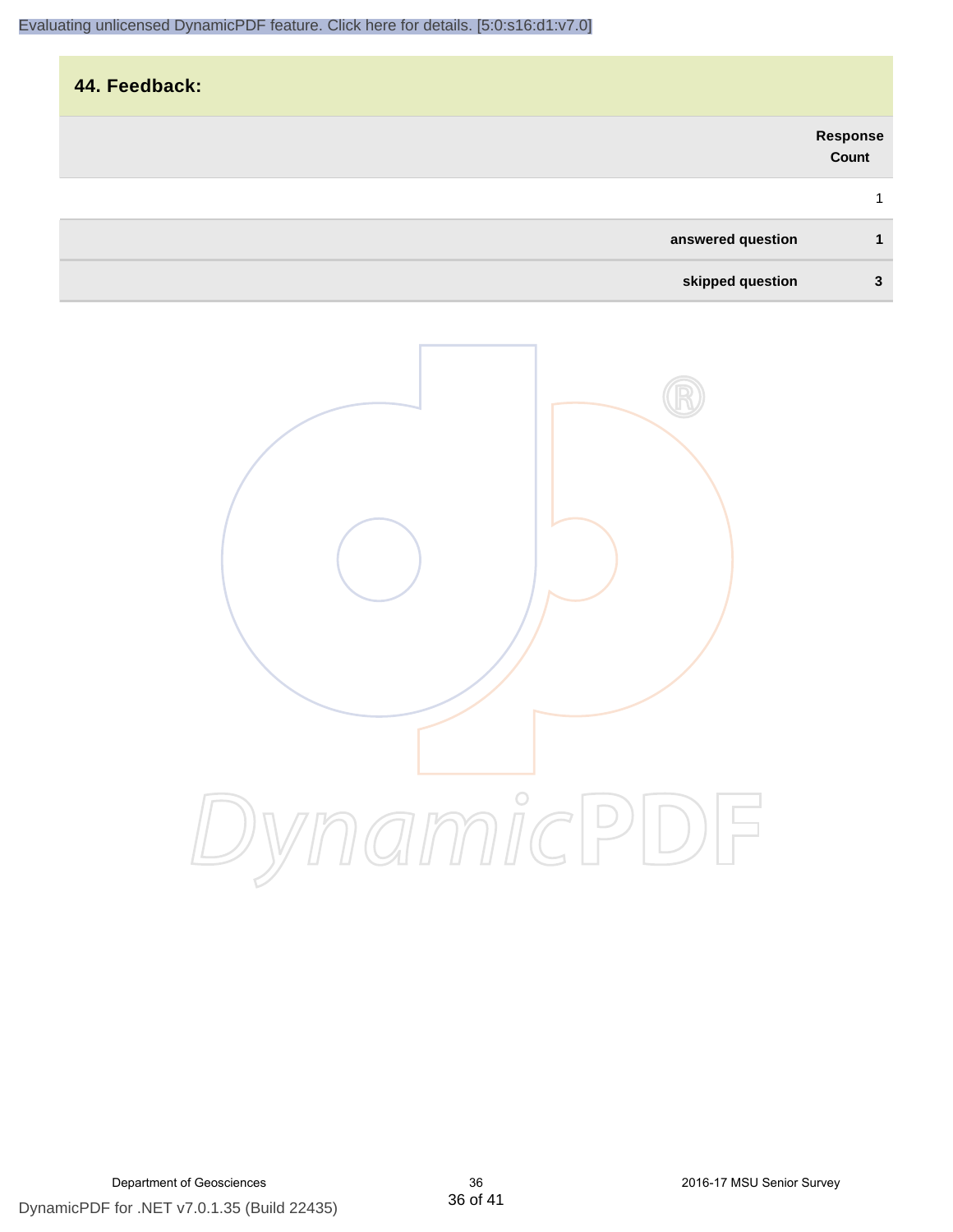|                                                 | Response<br><b>Percent</b> | <b>Response</b><br>Count |
|-------------------------------------------------|----------------------------|--------------------------|
| Accounting                                      | 0.0%                       | $\pmb{0}$                |
| Advertising                                     | 0.0%                       | $\mathbf 0$              |
| <b>Business Administration</b><br>(associate's) | 0.0%                       | $\mathbf 0$              |
| <b>Business Administration</b><br>(bachelor's)  | 0.0%                       | $\pmb{0}$                |
| <b>Business GIS (certificate)</b>               | 0.0%                       | $\mathbf 0$              |
| <b>Computer Information Systems</b>             | 0.0%                       | $\pmb{0}$                |
| <b>Computer Science</b>                         | 0.0%                       | $\pmb{0}$                |
| Economics                                       | 0.0%                       | $\mathbf 0$              |
| Finance                                         | 0.0%                       | $\pmb{0}$                |
| <b>Graphic Communications Media</b>             | 0.0%                       | $\mathbf 0$              |
| <b>International Business</b>                   | 0.0%                       | $\pmb{0}$                |
| Journalism                                      | 0.0%                       | $\pmb{0}$                |
| Management                                      | 0.0%                       | $\,0\,$                  |
| Marketing                                       | 0.0%                       | $\mathbf 0$              |
| Organizational Communication                    | 0.0%                       | $\pmb{0}$                |
| <b>Public Relations</b>                         | 0.0%                       | $\pmb{0}$                |
| <b>Television Production</b>                    | 0.0%                       | $\pmb{0}$                |
| <b>Telecommunications Systems</b><br>Mgmt       | 0.0%                       | $\pmb{0}$                |
|                                                 | answered question          | $\pmb{0}$                |
|                                                 | skipped question           | $\overline{\mathbf{4}}$  |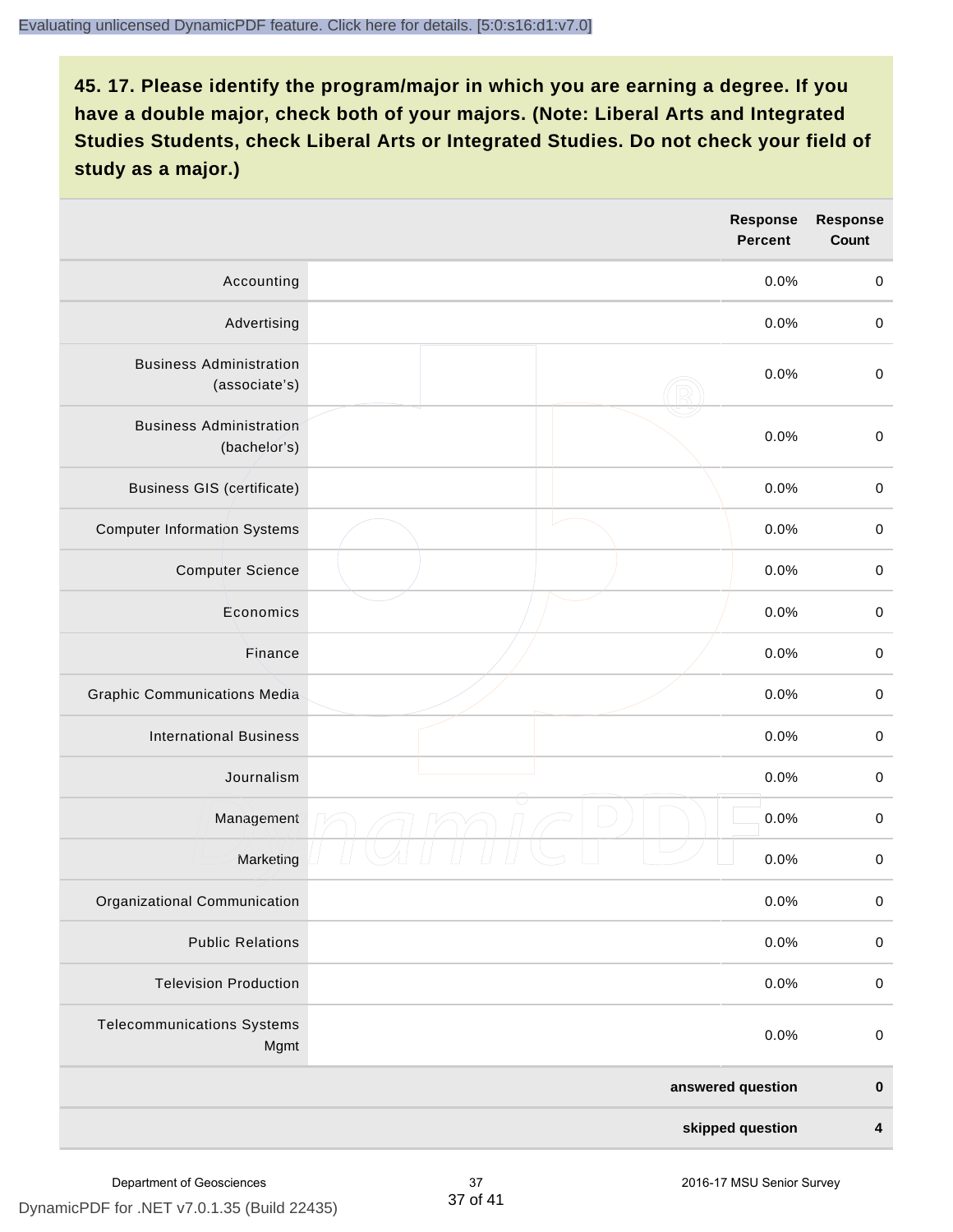| <b>Career &amp; Technical Education</b><br>(associate's) | 0.0%              | $\pmb{0}$        |
|----------------------------------------------------------|-------------------|------------------|
| <b>Career &amp; Technical Education</b><br>(bachelor's)  | 0.0%              | $\boldsymbol{0}$ |
| <b>Criminal Justice</b>                                  | 0.0%              | $\pmb{0}$        |
| <b>Elementary School Education</b>                       | 0.0%              | $\,0\,$          |
| <b>Health &amp; Physical Education</b>                   | 0.0%              | $\,0\,$          |
| Interdisciplinary Early Childhood<br>Education           | 0.0%              | $\mathbf 0$      |
| Learning & Behavior Disorders                            | 0.0%              | $\,0\,$          |
| Middle School Education                                  | 0.0%              | $\pmb{0}$        |
| <b>Recreation &amp; Leisure Services</b>                 | 0.0%              | $\boldsymbol{0}$ |
| Social Work                                              | 0.0%              | $\mathbf 0$      |
| Youth & Nonprofit Leadership                             | 0.0%              | $\mathbf 0$      |
| Art                                                      | 0.0%              | $\pmb{0}$        |
| Creative Writing (BFA)                                   | 0.0%              | $\,0\,$          |
| English                                                  | 0.0%              | $\,0\,$          |
| <b>English Education (TESOL)</b>                         | 0.0%              | $\,0\,$          |
| Philosophy                                               | 0.0%              | $\pmb{0}$        |
| <b>International Affairs</b>                             | 0.0%              | $\pmb{0}$        |
| <b>Political Science</b>                                 | 0.0%              | $\pmb{0}$        |
| <b>Public Administration</b>                             | 0.0%              | $\pmb{0}$        |
|                                                          | answered question | $\pmb{0}$        |
|                                                          | skipped question  | 4                |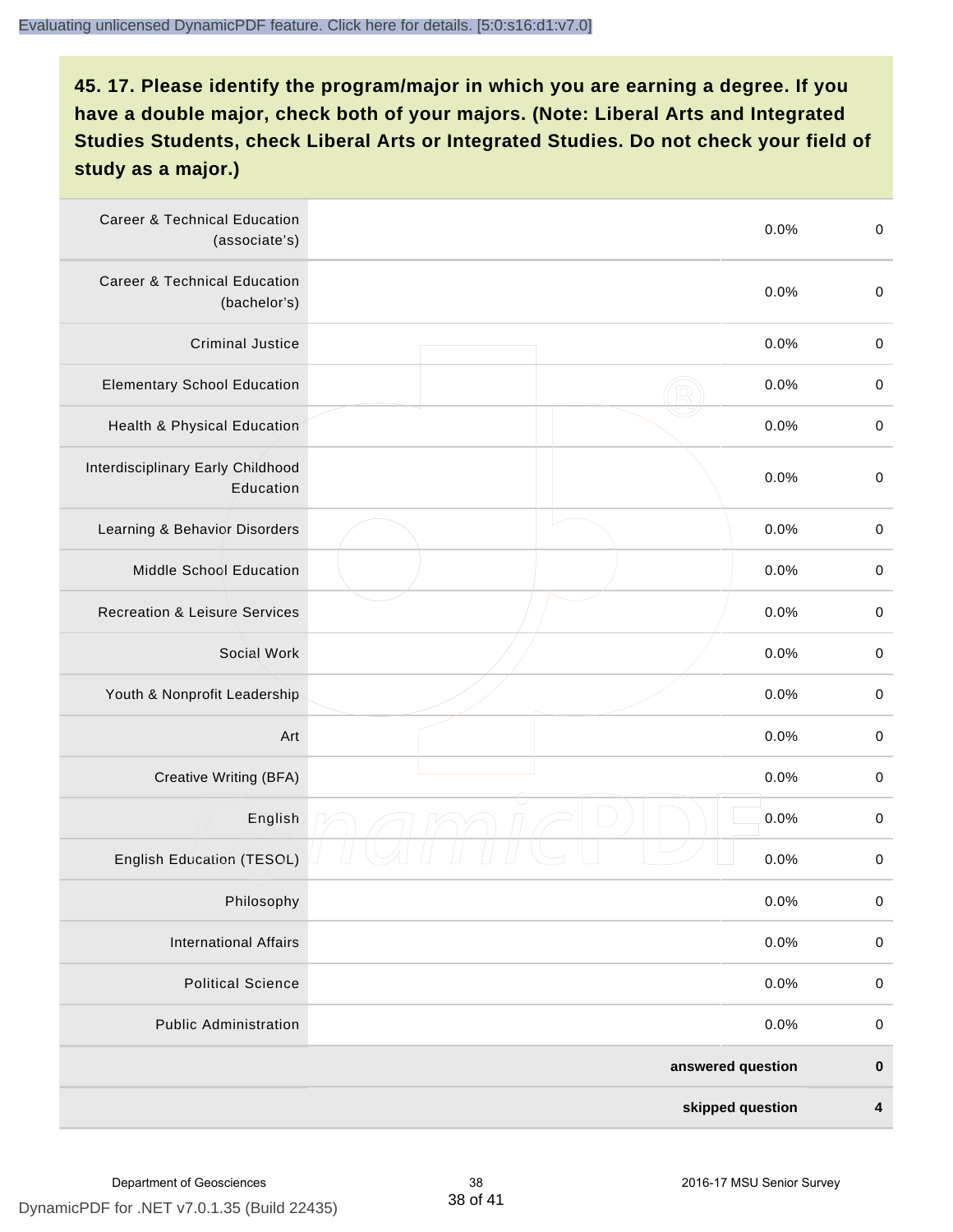| Sociology                                            | 0.0%               | $\mathbf 0$ |
|------------------------------------------------------|--------------------|-------------|
| History                                              | 0.0%               | $\mathbf 0$ |
| <b>Liberal Arts</b>                                  | 0.0%               | $\mathbf 0$ |
| French                                               | 0.0%               | $\mathbf 0$ |
| German                                               | 0.0%               | $\mathbf 0$ |
| Japanese                                             | 0.0%               | $\pmb{0}$   |
| Spanish                                              | 0.0%               | $\mathbf 0$ |
| Music                                                | 0.0%               | $\mathbf 0$ |
| <b>Music Business</b>                                | 0.0%               | $\pmb{0}$   |
| Psychology                                           | 0.0%               | $\mathbf 0$ |
| Theatre                                              | 0.0%               | $\mathbf 0$ |
| <b>Biology</b>                                       | 0.0%               | $\mathbf 0$ |
| Wildlife & Conservation Biology                      | 0.0%               | $\pmb{0}$   |
| Chemistry                                            | 0.0%               | $\mathbf 0$ |
| <b>Applied Physics</b>                               | $\bigcirc$<br>0.0% | $\mathbf 0$ |
| <b>Engineering Physics</b>                           | 0.0%               | $\mathbf 0$ |
| Physics                                              | 0.0%               | $\mathbf 0$ |
| Geosciences                                          | 0.0%               | $\mathbf 0$ |
| <b>Civil Engineering Technology</b><br>(associate's) | 0.0%               | $\pmb{0}$   |
| Civil Engineering Technology<br>(bachelor's)         | 0.0%               | $\pmb{0}$   |
|                                                      | answered question  | $\mathbf 0$ |
|                                                      | skipped question   | 4           |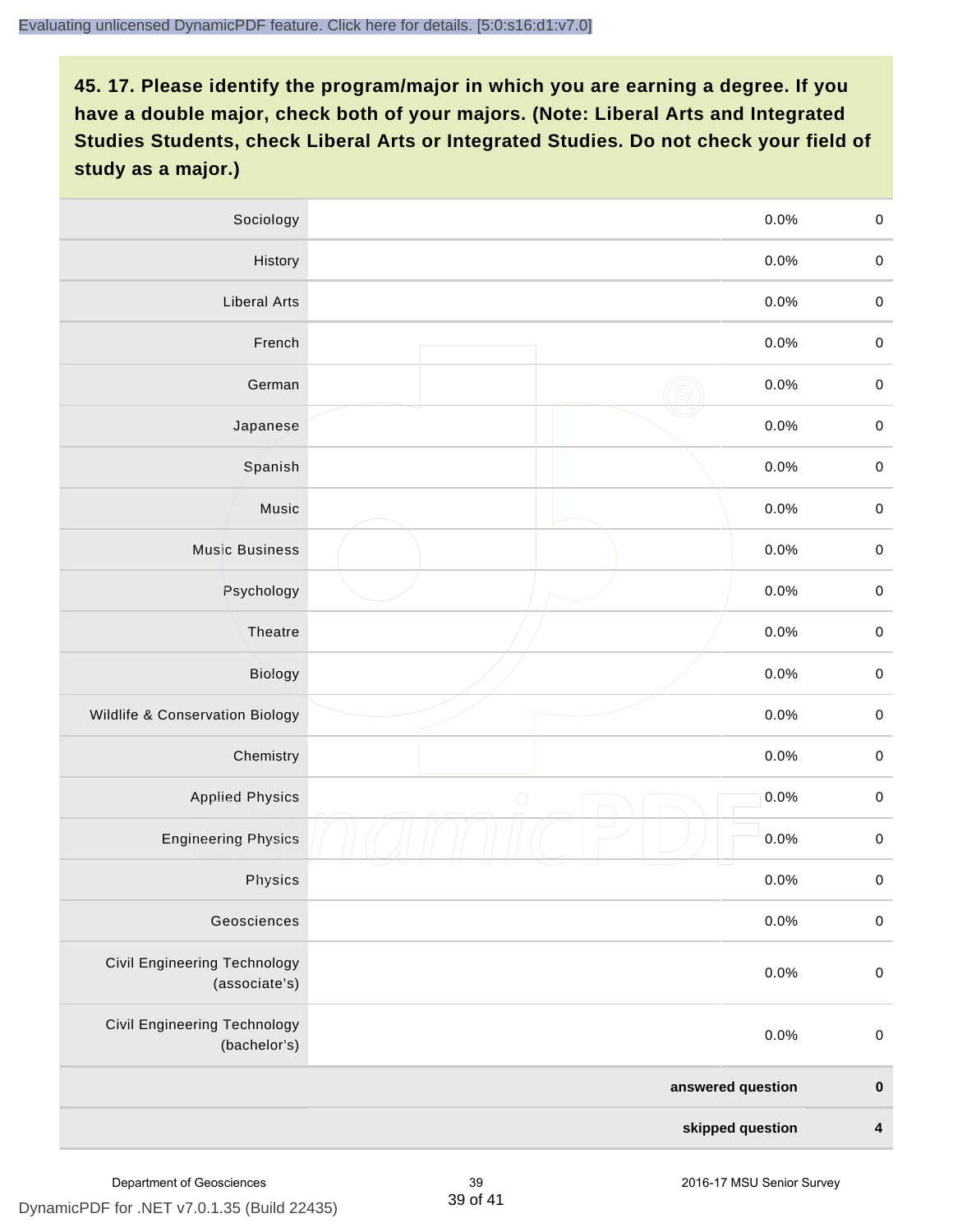| <b>Electromechanical Engineering</b><br>Technology | 0.0%              | $\boldsymbol{0}$ |
|----------------------------------------------------|-------------------|------------------|
| Engineering Graphics & Design                      | 0.0%              | $\pmb{0}$        |
| <b>Interior Design</b>                             | 0.0%              | $\boldsymbol{0}$ |
| Manufacturing Technology                           | 0.0%              | $\,0\,$          |
| Occupational Safety and Health                     | 0.0%              | $\boldsymbol{0}$ |
| <b>Industrial Technology</b><br>(associate's)      | 0.0%              | $\,0\,$          |
| Mathematics                                        | 0.0%              | $\pmb{0}$        |
| <b>Telecommunications Systems</b><br>Mgmt          | 0.0%              | $\boldsymbol{0}$ |
| Agricultural Science & Technology<br>(associate's) | 0.0%              | $\boldsymbol{0}$ |
| Agricultural Science (bachelor's)                  | 0.0%              | $\boldsymbol{0}$ |
| Animal Technology/Animal-Equine                    | 0.0%              | $\boldsymbol{0}$ |
| Animal Technology/Vet Tech,<br>Pre-Vet             | 0.0%              | $\boldsymbol{0}$ |
| <b>Athletic Training</b>                           | 0.0%              | $\boldsymbol{0}$ |
| <b>Communication Disorders</b>                     | 0.0%              | $\boldsymbol{0}$ |
| <b>Exercise Science</b>                            | 0.0%              | $\pmb{0}$        |
| Nursing                                            | 0.0%              | $\pmb{0}$        |
| Nursing/RN to BSN                                  | 0.0%              | $\boldsymbol{0}$ |
| Nutrition, Dietetics, & Food Mgmt                  | 0.0%              | $\boldsymbol{0}$ |
|                                                    | answered question | $\pmb{0}$        |
|                                                    | skipped question  | 4                |